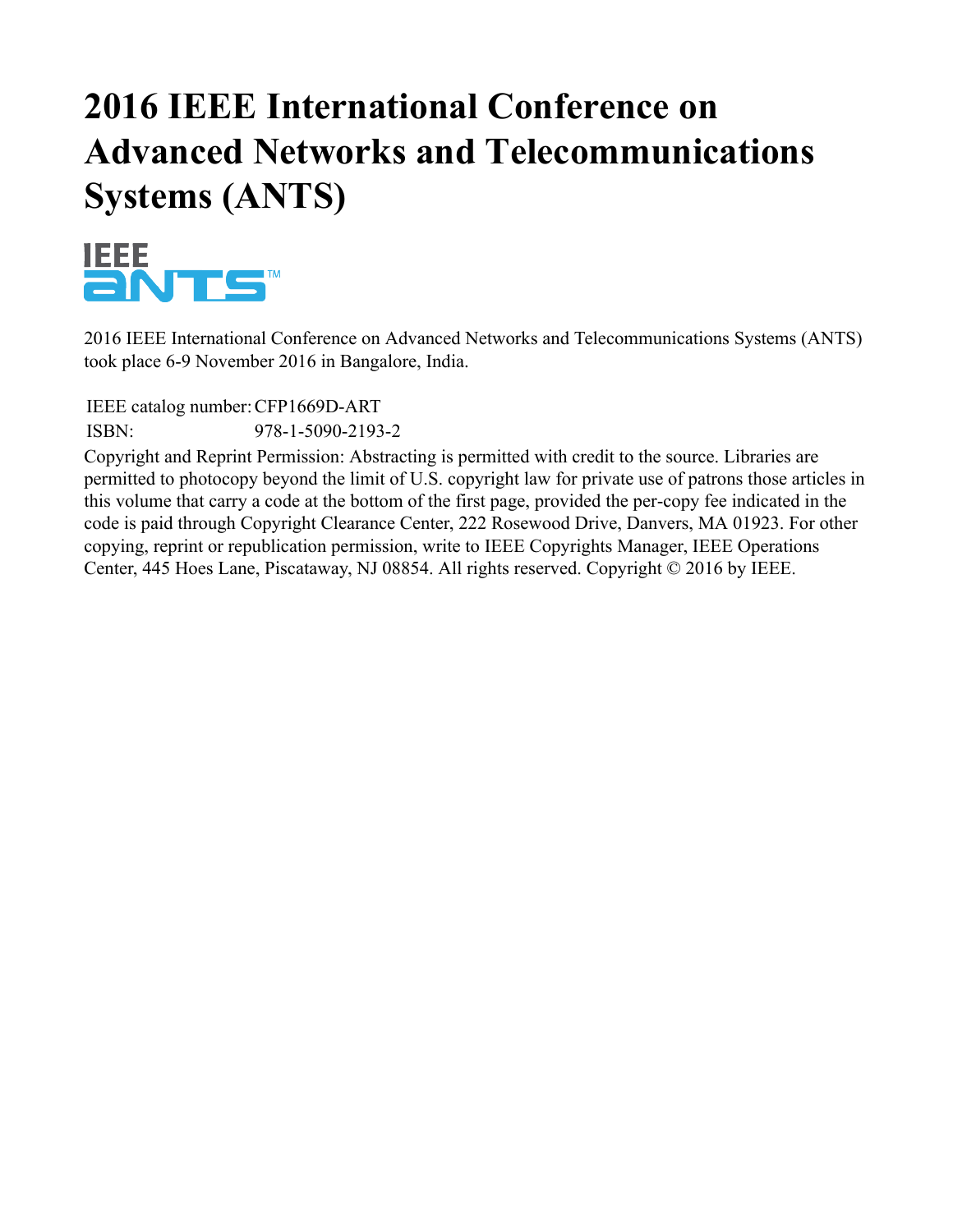|                         | <b>Monday, November 7</b>                                                                                                                                                                                                 |                                                 | <b>Tuesday, November 8</b>                                                                                                                                                                                                                                                         | <b>Wednesday, November 9</b>                                                                                                                                                                                                                                           |
|-------------------------|---------------------------------------------------------------------------------------------------------------------------------------------------------------------------------------------------------------------------|-------------------------------------------------|------------------------------------------------------------------------------------------------------------------------------------------------------------------------------------------------------------------------------------------------------------------------------------|------------------------------------------------------------------------------------------------------------------------------------------------------------------------------------------------------------------------------------------------------------------------|
| 9:00<br>10:30           | A 7 Nov 0900:<br>Performance Aspects in<br><b>Networks</b><br>B 7 Nov 0900: MIMO<br><b>Networks</b><br>C 7 Nov 0900 : Optical<br><b>Networking</b>                                                                        |                                                 | A 8 Nov 0900: Network IoT<br>B 8 Nov 0900 Sensor and<br><b>Mesh Networks</b><br>C 8 Nov 0900 : Wireless IoT<br>$\mathbf{1}$<br>M 8 Nov 0900: WIN with<br><b>WIT - Women In Engineering</b><br>Mini-Conference Inaugural<br><b>Session</b>                                          | A 9 Nov 0900: Data Networking<br>B 9 Nov 0900: Multi-Hop Systems<br>C 9 Nov 0900: Privacy and Security                                                                                                                                                                 |
| 10:30<br>11:00          | R 7 Nov 1030: Tea Break                                                                                                                                                                                                   |                                                 | R 8 Nov 1030: Tea Break                                                                                                                                                                                                                                                            | R 9 Nov 1030: Tea Break                                                                                                                                                                                                                                                |
| 11:00<br>11:30          | M 7 Nov 1100: Inaugural<br><b>Session and Panel</b><br>Discussion on Call Drops -                                                                                                                                         |                                                 | M 8 Nov 1100: Keynote Talk<br>on Hybrid MAC Protocols for<br><b>Low Delay Scheduling</b>                                                                                                                                                                                           | M 9 Nov 1100: Keynote Talk on<br><b>Next-Generation Telecom</b><br><b>Infrastructure to Connect the Billions</b>                                                                                                                                                       |
| 11:30<br>12:00<br>12:00 | How come we haven't<br>solved it yet?<br>M 7 Nov 1200: Keynote                                                                                                                                                            |                                                 | M 8 Nov 1130: Panel<br>Discussion on IoT -<br><b>Experiences from Early</b>                                                                                                                                                                                                        | M 9 Nov 1130: Panel Discussion on<br><b>Next Generation Infrastructure to</b>                                                                                                                                                                                          |
| 12:30                   | <b>Talk: No Smart Cities</b><br>without Sensors                                                                                                                                                                           |                                                 | deployments                                                                                                                                                                                                                                                                        | connect the Next Billion                                                                                                                                                                                                                                               |
| 12:30<br>13:00          | M 7 Nov 1230: Keynote<br>Talk: Paving the path to<br>Narrowband 5G with LTE<br><b>Internet of Things (IoT)</b>                                                                                                            |                                                 | M 8 Nov 1230: Keynote Talk<br>on Micro operators for<br>vertical specific service<br>delivery in 5G mobile<br>business ecosystem                                                                                                                                                   | M 9 Nov 1230: Keynote Talk on<br><b>Software Defined Networking (SDN)</b><br>in Next-Generation Telecom<br>Infrastructure: Some quick wins and<br>the road ahead                                                                                                       |
| 13:00<br>14:00          | R 7 Nov 1300: Lunch                                                                                                                                                                                                       |                                                 | R 8 Nov 1300: Lunch                                                                                                                                                                                                                                                                | R 9 Nov 1300: Lunch                                                                                                                                                                                                                                                    |
| 14:00<br>15:30          | A 7 Nov 1400: Workshop<br>on Cloud Interoperability<br>and Federation (WCIF)<br>B 7 Nov 1400: Ad Hoc<br><b>Networks</b><br>C 7 Nov 1400: PhD<br><b>Student Forum</b><br>M 7 Nov 1400: Workshop<br>on Smart Cities         | P 7<br>Nov<br>1400:<br>Poster<br><b>Session</b> | A 8 Nov 1400: WIE<br><b>Workshop for Academia:</b><br><b>Design Thinking</b><br>B 8 Nov 1400: WIE<br><b>Workshop for Industry:</b><br><b>Leadership Skills</b><br>C 8 Nov 1400: Wireless IoT<br>2<br>M 8 Nov 1400: Industry and<br><b>Startup Showcase</b><br><b>Presentations</b> | A 9 Nov 1400: Building Secure IoT<br><b>Networks</b><br>B 9 Nov 1400 : Wireless Physical<br><b>Layer Challenges</b><br>C 9 Nov 1400: Learning in Networks<br>M 9 Nov 1400: Workshop on 5G<br><b>Wireless Technology Challenges &amp;</b><br>Opportunities (WiTCO 2016) |
| 15:30<br>16:00          | R 7 Nov 1530: Tea Break                                                                                                                                                                                                   |                                                 | R 8 Nov 1530: Tea Break                                                                                                                                                                                                                                                            | R 9 Nov 1530: Tea Break                                                                                                                                                                                                                                                |
| 16:00<br>18:00          | A 7 Nov 1600: Workshop<br>on Information Centric<br><b>Networking (ICN)</b><br>M 7 Nov 1600: Workshop<br>on Smart Cities<br><b>B 7 Nov 1600 : Satellite</b><br>Communication<br>C 7 Nov 1600: PhD<br><b>Student Forum</b> |                                                 | M 8 Nov 1600: Industry and<br><b>Startup Showcase</b><br><b>Presentations</b><br>A 8 Nov 1600: Panel<br><b>Discussion on Career Growth</b><br>for Women Professionals<br>B 8 Nov 1600 : WiE<br><b>Technical Session 1</b><br>C Nov 8 - 16:00 WiE<br><b>Technical Session 2</b>     | A 9 Nov 1600: Connecting The Next<br><b>Billion</b><br>B 9 Nov 1600: Emerging<br><b>Technologies</b><br>C 9 Nov 1600: Network Performance<br>M 9 Nov 1600: Workshop on 5G<br><b>Wireless Technology Challenges &amp;</b><br>Opportunities (WiTCO 2016)                 |
| 18:00<br>18:30          | M 7 Nov 1800: Special                                                                                                                                                                                                     |                                                 | M 8 Nov 1800: Networking<br><b>Break</b>                                                                                                                                                                                                                                           | M 9 Nov 1800: Concluding Session                                                                                                                                                                                                                                       |
| 18:30<br>19:00          | <b>Keynote Talk on Reducing</b><br>Digital Divide through the<br><b>Information-Internet</b>                                                                                                                              |                                                 | M 8 Nov 1830: Pre-Banquet<br><b>Special Session - 10th</b><br><b>Anniversary Felicitations &amp;</b><br><b>Awards</b>                                                                                                                                                              |                                                                                                                                                                                                                                                                        |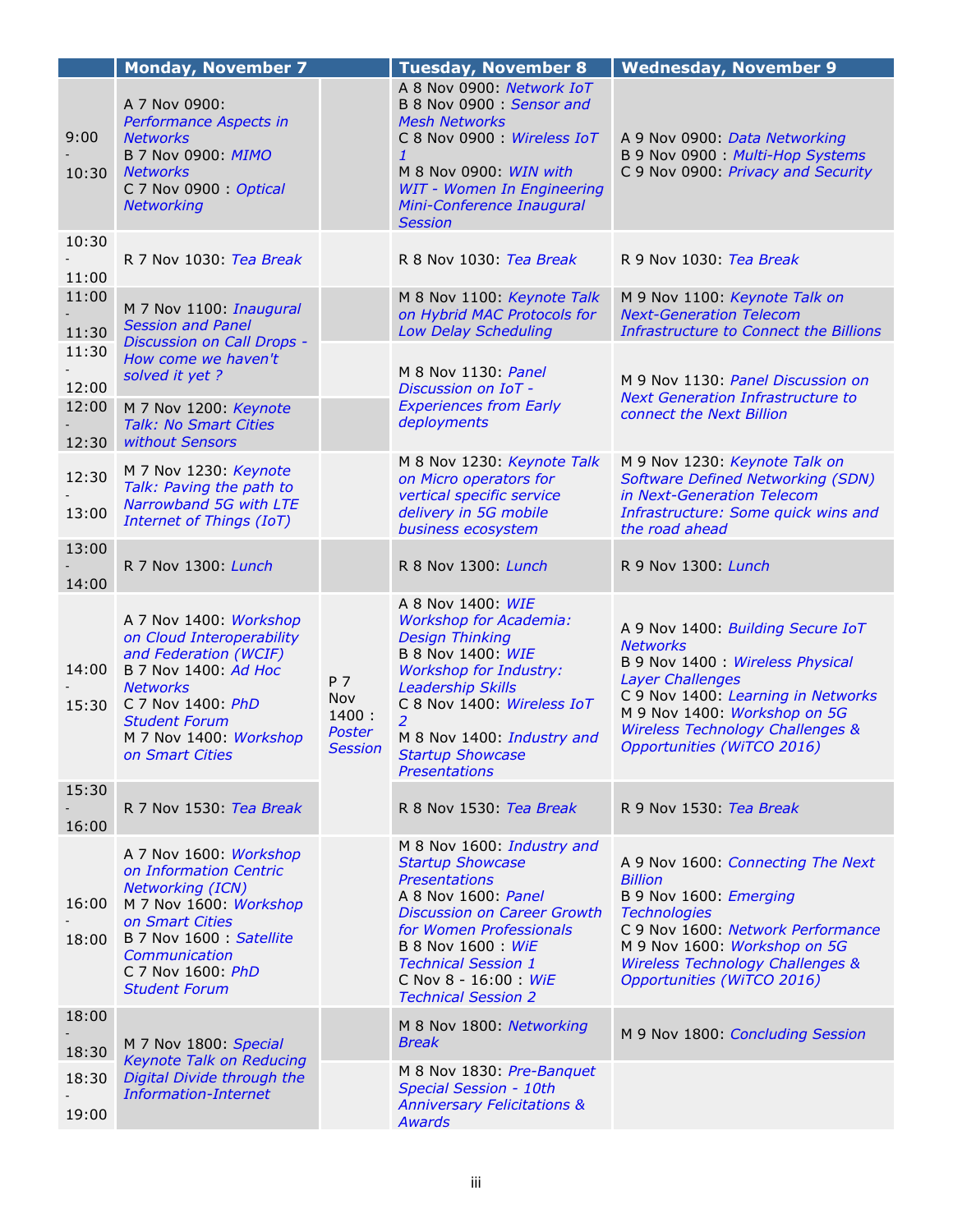| M 7 Nov 1900. High Tea | M 8 Nov 1900: Stories from<br>a Globetrotting IEEE<br><b>Volunteer</b> |                       |
|------------------------|------------------------------------------------------------------------|-----------------------|
|                        |                                                                        |                       |
|                        |                                                                        |                       |
|                        |                                                                        |                       |
|                        |                                                                        |                       |
|                        |                                                                        | G 8 Nov 2000: Banquet |

**Monday, November 7**

# **Monday, November 7, 09:00 - 10:30**

### **A 7 Nov 0900: Performance Aspects in Networks**

#### Room: Hall A

Chair: Bibudhendu Pati (C. V Raman College of Engineering, India)

#### *Crash Failure Immune Offloading Framework*

Sayanti Mondal, Chandreyee Chowdhury and Sarbani Roy (Jadavpur University, India); Sumanta Deb (Institute of Engineering and Management, India); Sarmistha Neogy (Jadavpur University, India)

#### *CSS: Cautious Slow Start Algorithm to Minimize Packet Drop Rate*

Swapna Chalavindala (National Institute of Technology Karnataka, India); Mohit P. Tahiliani (National Institute of Technology Karnataka, Surathkal, India)

#### *On Energy Minimization in Cooperative Spectrum Sensing using LRT in Presence of Emulation Attack*

Avik Banerjee and Santi Prasad Maity (Indian Institute of Engineering Science and Technology, Shibpur, India)

#### *Adaptive Link Rates for Burst based Transmission Towards the prosperity of Green Networks* Sowmiya N (Sri Sivasubramaniya Nadar College of Engineering, India); H Shahul Hamead (SSN College of Engineering, India); T Mirnalinee (S. S. N College of Engineering, Anna University, India)

#### *On the Robustness of AQM Mechanisms Against Non-responsive Traffic*

Sachin Patil (NITK, India); Mohit P. Tahiliani (National Institute of Technology Karnataka, Surathkal, India)

*Adaptive QoS for Data Transfers using Software-Defined Networking* Joshua Boley (Northern Illinois University, USA); Eun-Sung Jung (Hongik University & Argonne National Lab, USA); Rajkumar Kettimuthu (Argonne National Lab, USA)

### **B 7 Nov 0900: MIMO Networks**

#### Room: Hall B

Chair: Pascal Lorenz (University of Haute Alsace, France)

#### *Ordered Multi-Branch Processing for Successive Interference Cancellation based MIMO Detection*

Manish Mandloi, Mohammed Hussain and Vimal Bhatia (Indian Institute of Technology Indore, India)

*Throughput Based Transmit Antenna Selection for Underlay CR MIMO Systems* Elizabeth Okumu and Mqhele E. Dlodlo (University of Cape Town, South Africa)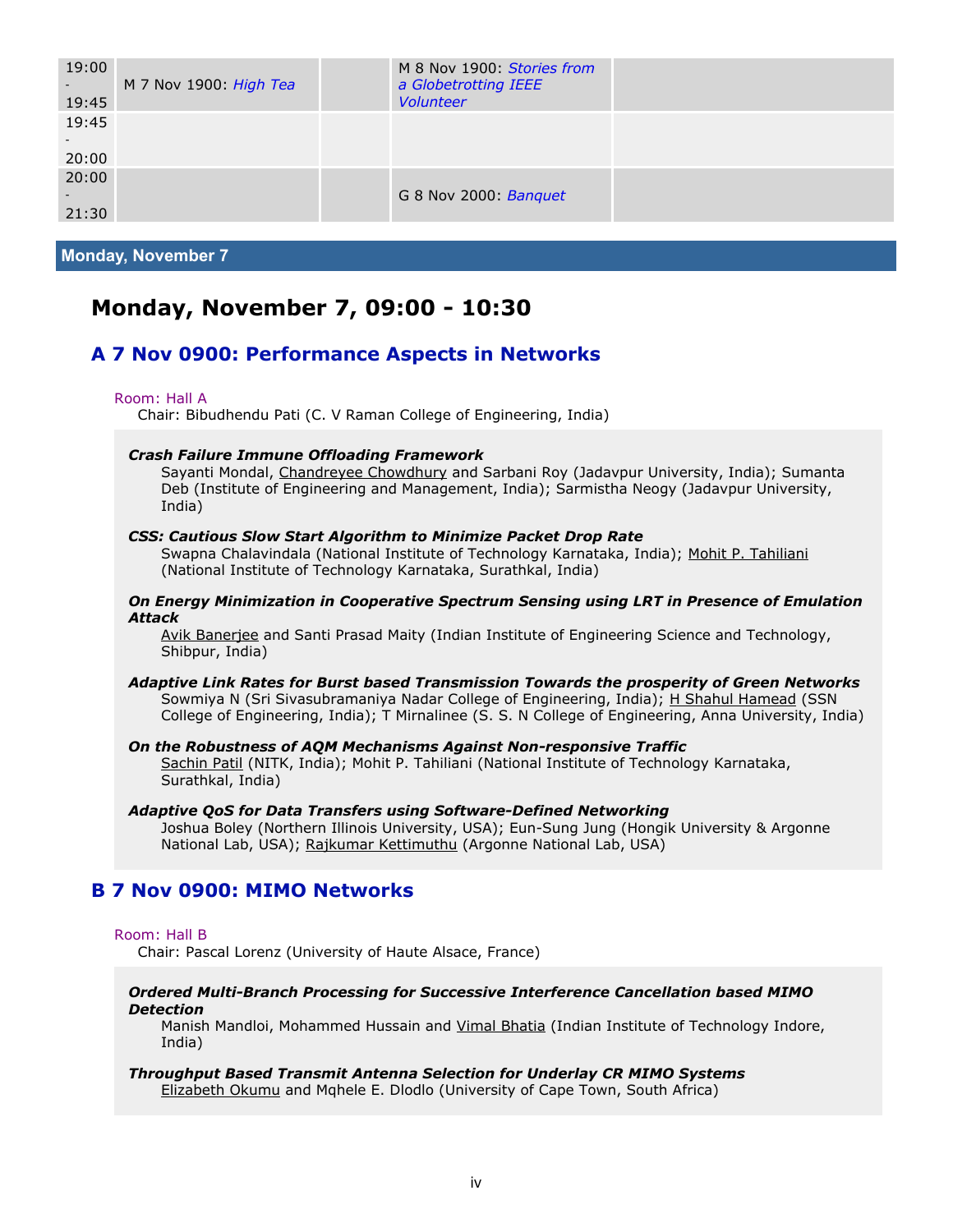#### *Near-Optimal and Optimal Reduced Complexity Algorithms for Throughput Maximisation in Underlay CR MIMO Systems*

Elizabeth Okumu and Mqhele E. Dlodlo (University of Cape Town, South Africa)

#### *Local search based near optimal low complexity detection for large MIMO System*

Mukesh Chaudhary and Narendra Meena (Indian Institute of Technology, Guwahati); Rakhesh Singh Kshetrimayum (Indian Institute of Technology Guwahati, India)

#### *SAGE based Semi-Blind Channel Estimation Technique for Massive MIMO System*

Khushboo Mawatwal (IIT Kharagpur, India); Debarati Sen (Indian Instutute of Technology Kharagpur, India); Rajarshi Roy (Indian Institute of Technology, Kharagpur, India)

### **C 7 Nov 0900 : Optical Networking**

#### Room: Hall C

Chair: Abishek Gopalan (Infinera, USA)

#### *Performance comparison of optical fronthauling techniques for centralized radio access network*

Amol Delmade (Indian Institute of Technology MADRAS, India); Deepa Venkitesh (IIT Madras, India); Ravinder D Koilpillai (Indian Institute of Technology Madras, India)

#### *Delayed Spectrum Allocation for Anycast Advance Reservation with Flexible Window in Elastic Optical Networks*

Pegah Afsharlar, Arash Deylamsalehi and Vinod M. Vokkarane (University of Massachusetts Lowell, USA)

#### *Defragmentation of Flexible Dense Wavelength Division Multiplexing (FDWDM) networks using Wavelength Tunability Criterion*

Krishna Kumar Naik B, Ruman Dutta, Shashidhara G and Siva Sankara Sai Sanagapati (Sri Sathya Sai Institute of Higher Learning, India); Gowrishankar R (Sri Sathya Sai Institute of Higher Learning); Prabhat Praveen Behere (Cisco Systems Pvt. Ltd., India); Sai Kishore Bhyri (Cisco Systems Inc. & Cisco Systems Inc., India)

#### *A proposal for WLAN-EPON Integration that reduces Video Traffic Jitter in presence of Mixed Traffic*

Atri Mukhopadhyay (Indian Institute of Technology Kharagpur, India); Goutam Das (IIT Kharagpur, India)

# **Monday, November 7, 10:30 - 11:00**

### **R 7 Nov 1030: Tea Break**

Room: Reception Area

### **Monday, November 7, 11:00 - 12:00**

### **M 7 Nov 1100: Inaugural Session and Panel Discussion on Call Drops - How come we haven't solved it yet ?**

**David Koilpillai(IITM), Sudhir Gupta (TRAI), Parag Kar (Qualcomm), Surendra Shenoy (Quadgen), Abhay Savargaonkar (Airtel), Vikram Tiwathia (COAI)**

#### Room: Main Auditorium

Chair: Pamela Kumar (Cloud Computing Innovation Council of India, India)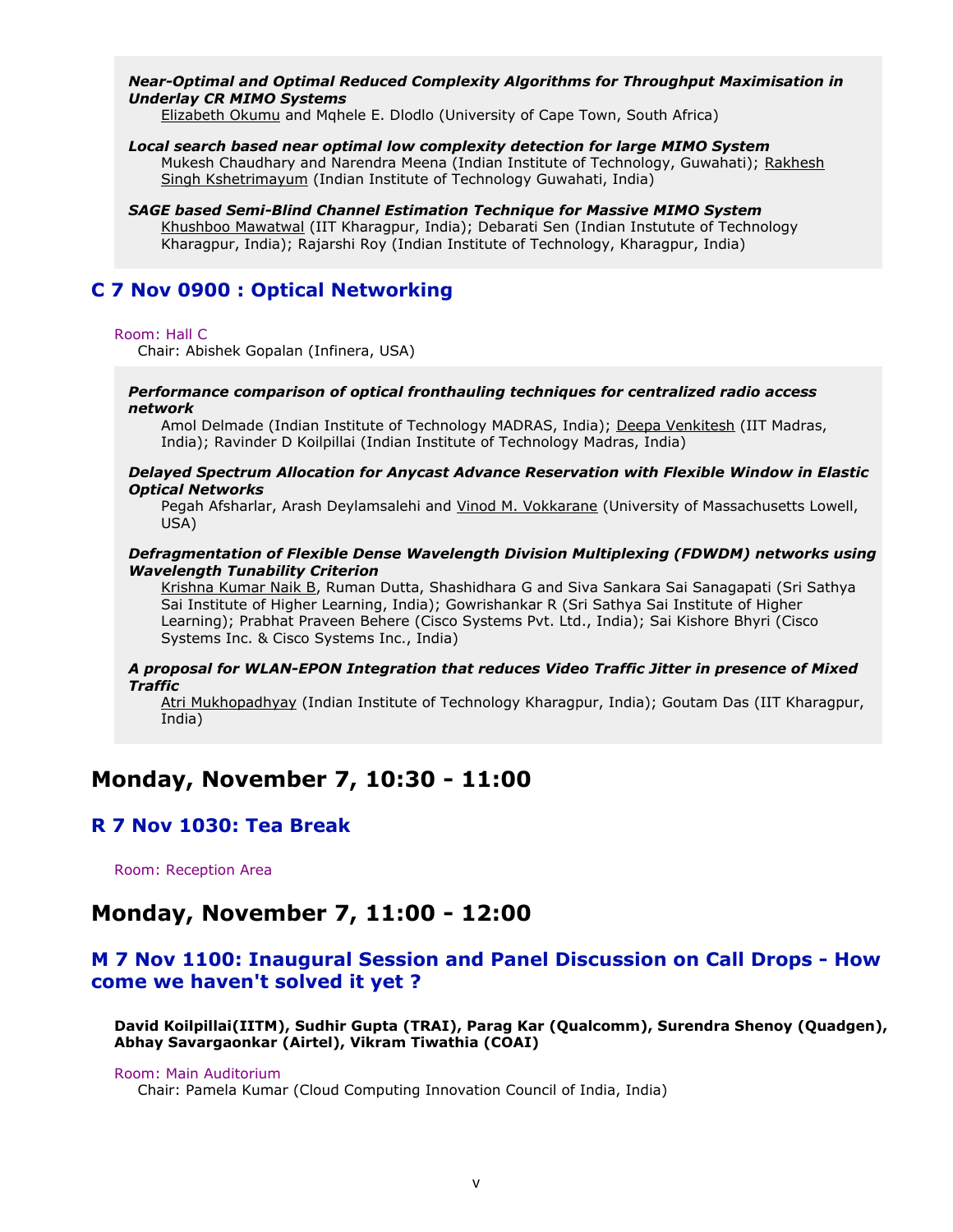# **Monday, November 7, 12:00 - 12:30**

### **M 7 Nov 1200: Keynote Talk: No Smart Cities without Sensors**

#### **Prof. U B Desai**

#### Room: Main Auditorium

ABSTRACT: As per Aug 2010 McKinsey Report, by 2030, India will have 590 million people living in the cities (nearly twice the population of US), the working age population will increase by 270 million people, 70% of net new employment will be generated in cities, 68 cities will have a population of 1 million plus (up from 42 cities today (Europe has 25 cities with 1 million plus population). Just based on these numbers, India has a massive challenge on its hand. Smart Cities is the buzz word to tackle this challenge. The concept of smart cities has different perspectives depending who you talk to. Civil engineers describe it from smart structures, smart water management and smart sanitation perspective, material science engineers describe it from the perspective of smart materials, electrical engineers look at it from smart meters perspective, and computer engineers look at it from the angle of e-mobility, communication, ICT perspective. In all of the above one aspect is sorely missed and that is: sensor technology. No smartness will take place unless we have reliable, robust, and affordable sensors. The front end for any smart city component will be sensors. This talk will quickly give a perspective on smart cities and its various components and then focus on some of the sensors that would be required for making smart cities.

# **Monday, November 7, 12:30 - 13:00**

### **M 7 Nov 1230: Keynote Talk: Paving the path to Narrowband 5G with LTE Internet of Things (IoT)**

#### **Dhananjay Gore (Qualcomm)**

Room: Main Auditorium

ABSTRACT: The presentation will be an introduction to the cellular Internet of Things. We will first focus on the new narrowband LTE technologies, including eMTC and NB-IoT. These are introduced as part of LTE Advanced Pro, which is inclusive of Release 13 of the 3GPP standard and beyond. We will then cover why LTE IoT is a good platform for the wide-area IoT, and then get into the details of how LTE is evolving to better address the varying needs of the wide range of IoT applications. Finally will show how 5G fits in the 3GPP technology roadmap and how NB-IoT in particular is paving the path to Narrowband 5G, which will be a critical part of the overall 5G platform for massive Internet of Things.

### **Monday, November 7, 13:00 - 14:00**

### **R 7 Nov 1300: Lunch**

Room: Reception Area

### **Monday, November 7, 14:00 - 15:30**

### **A 7 Nov 1400: Workshop on Cloud Interoperability and Federation (WCIF)**

**Sreekanth Iyer (IBM), Siddharth Nandi (NetApp), Satish Vishwanathan (NextGen Data Centre and Cloud Technologies), Suhas Shivanna (HP),**

Chair: Lalitha Vadlamani (International Institute of Information Technology, India)

### **B 7 Nov 1400: Ad Hoc Networks**

#### Room: Hall B

Chair: Vimal Bhatia (Indian Institute of Technology Indore, India)

Room: Hall A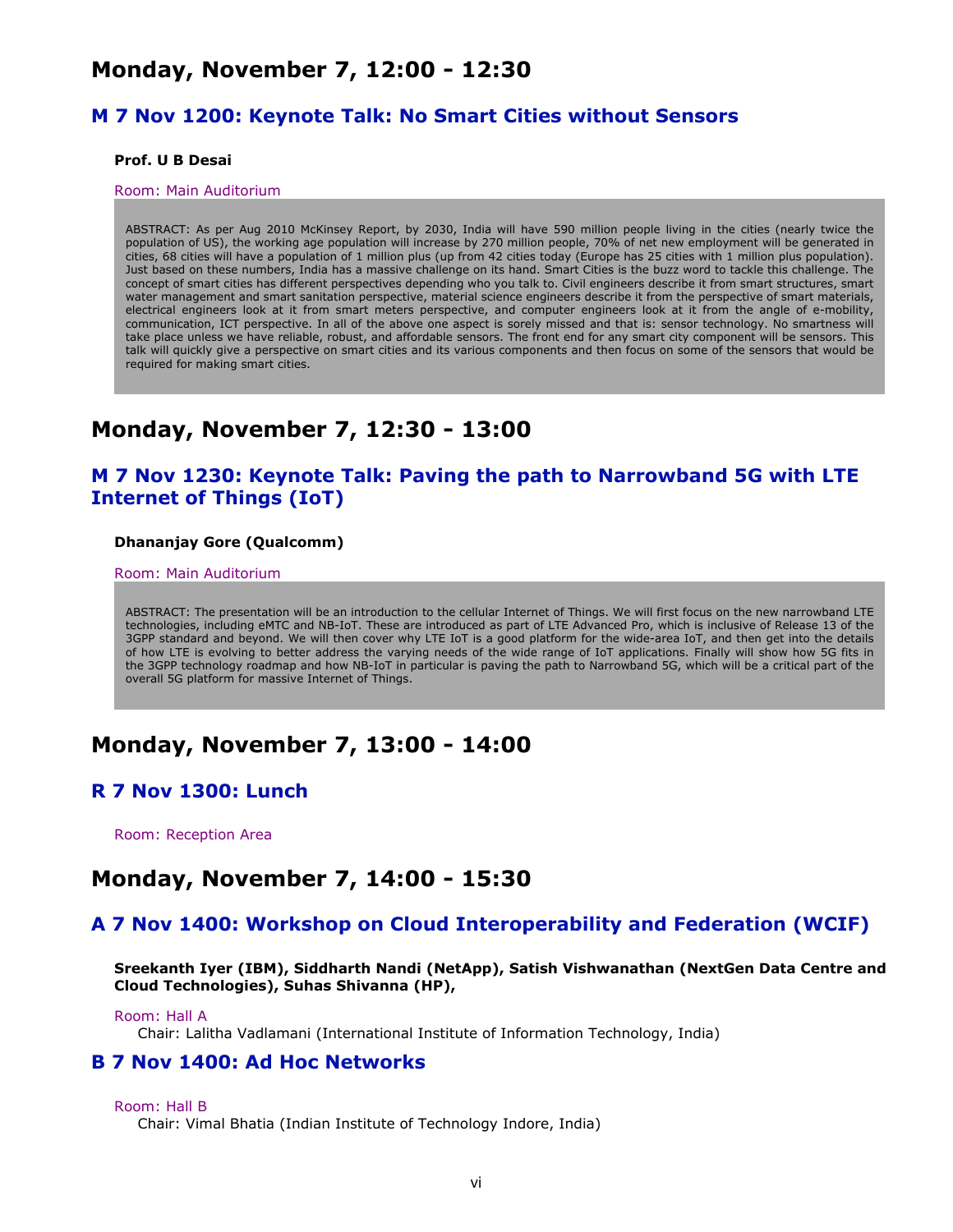#### *A Hop-count and Time based MANET Routing Protocol*

Kumaran Ragunathan and Thabotharan Kathiravelu (University of Jaffna, Sri Lanka)

#### *An Efficient Approach for Load Balancing in Vehicular Ad-hoc Networks*

Shubham Agarwal (Manipal Institute of Technology, Manipal, Manipal University, India); Avirup Das (University of Calcutta, India); Nabanita Das (Indian Statistical Institute, India)

#### *Performance Analysis of Wi-Fi Direct for Vehicular Ad-hoc Networks*

Balasundram Arunn and Tharaka Samarasinghe (University of Moratuwa, Sri Lanka); Dileeka Dias (University of Moratuwa)

#### *Cognitive Radio Adhoc Vehicular Network (CRAVENET): Architecture, Applications, Security Requirements and Challenges*

Sachin Sharma and Seshadri Mohan (University of Arkansas at Little Rock, USA)

#### *Non-Autonomous Dynamic Netwrok Model Involving Growth And Decay*

Ayan Chatterjee (Jadavpur University, India); Amitava Chakraborty (IBM India Private Limited, India); Saptarshi Pal (Jadavpur Unversity, India); Amitava Mukherjee (IBM India Private Limited, India); Mrinal Kanti Naskar (Jadavpur University, India)

#### *Ultra Resource Constrained Adaptive Multipath Routing for Meteorological Sensor Networks*

Vivekanand V (VSSC & Vikram Sarabhai Space Centre, India); Thushara V. T. (Colleger of Engineering Cherthala, India)

### **C 7 Nov 1400: PhD Student Forum**

#### Room: Hall C

Chairs: Radha Krishna Ganti (Indian Institute of Technology Madras, India), Chandramani Singh (Indian Institute of Science, India)

### **M 7 Nov 1400: Workshop on Smart Cities**

**Subhankar Dhar (SJSU), Mukesh Taneja (Cisco), Bipin Pradeep Kumar (Gaia Smart Cities),Deepak Kataria (IP Junction), , Ravikumar Annaswamy (Innohabit Technologies)**

#### Room: Main Auditorium

Chair: Subhankar Dhar (San Jose State University, USA)

# **Monday, November 7, 14:00 - 16:00**

### **P 7 Nov 1400 : Poster Session**

#### Room: Poster Area

#### *Forming Structured P2P Overlays over Disjoint MANET Clusters*

Anurag Sewak, Mayank Pandey and Manoj Gore (Motilal Nehru National Institute of Technology Allahabad, India)

#### *TDMAC: A Timestamp Defined Message Authentication Code for Secure Data Dissemination in VANET*

Atanu Mondal (Camelia Institute of Technology, India); Sulata Mitra (Indian Institute of Engineering Science and Technology, India)

*Fairness Analysis of MAC Protocols in MIMO Networks Using Stochastic Geometry* Alireza Shahanaghi, Aliazam Abbasfar and Kasra Madayeni (University of Tehran, Iran)

#### *An Ensemble of Condition based Classifiers for Indoor Localization*

Dip Ghosh (Indian Statistical Institute, India); Priya Roy and Chandreyee Chowdhury (Jadavpur University, India); Sanghamitra Bandyopadhyay (Indian Statistical Institute, India)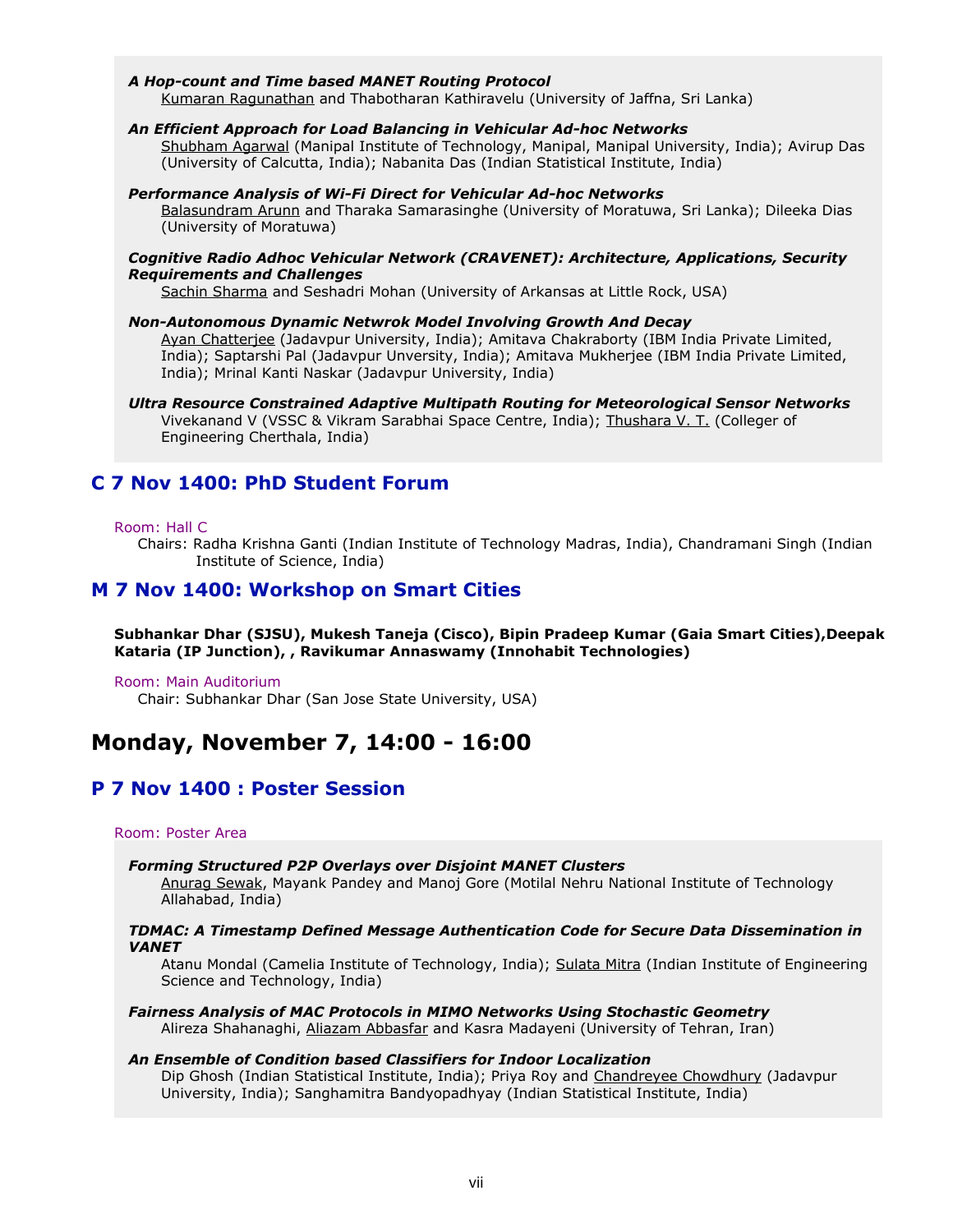- *Error Vector Magnitude Analysis for Carrier Aggregated OFDM signals with Nonlinear HPA* Parag Aggarwal (Indraprastha Institute of Information Technology, Delhi (IIIT-Delhi), India); Ankita Agarwal (Indraprastha Institute of Information and Technology, India); Vivek A Bohara (Indraprastha Institute of Information Technology, Delhi (IIIT-Delhi), India)
- *E3M: An Energy Efficient Emergency Management System Using Mobile Cloud Computing* Chhabi Rani Panigrahi (C. V. Raman College of Engineering, Bhubaneswar, India); Joy Lal Sarkar (C. V Raman College of Engineering); Bibudhendu Pati (C. V Raman College of Engineering, India)
- *TmRPL++: Trust based Smarter-HOP for optimized mobility in RPL* Radhesh Anand M c (National Institute of Technology Karnataka, India); Mohit P. (National Institute of Technology, Surathkal, India)
- *A novel architecture for last mile connectivity for rural India using NOFN* Anand M and G K Reddy Chinthalapudi (Centre for Development of Telematics, India)
- *An Advanced Diffie-Hellman Approach to Image Steganography* Shreyank N Gowda (R V College of Engineering, India)
- *Function Code Based Vulnerability Analysis of DNP3* Chetna Singh (Mumbai University, India); Ashwin Nivangune (CDAC, India); Mrinal H Patwardhan (Indian Institute of Technology Bombay, India)
- *A New Light Weight Transport Method for Secured Transmission of Data for IoT* Sainandan Bayya Venkata (Sri Sathya Sai Institute Of Higher Learning, India); Prabhakara Yellai (Cisco Systems, Inc, India); Gaurav D Verma, Andhavarapu Lokesh, Adithya K S and Siva Sankara Sai Sanagapati (Sri Sathya Sai Institute of Higher Learning, India)
- *Software Based Gateway with Distributed Flow Environment for Medical IoT in Rural Areas* Boopala Krishnan (Sri Sathya Sai Institute of Higher Learning & Deemed University, India); Sudheer Babu and Sai Prem Shaji (Sri Sathya Sai Institute of Higher Learning, India); Amar Sainath Reddy Tamanampudi (Sri Sathya Sai Institute Of Higher Learning, India); Siva Sankara Sai Sanagapati (Sri Sathya Sai Institute of Higher Learning, India)
- *A Fully Automated Deep Packet Inspection Verification System with Machine Learning* Uday Trivedi and Munal Suryakant Patel (Samsung R&D Institute, Bangalore, India)

#### *Correlating Centralities of Social Networks* Neelaabh Gupta, Anagh Narain, Akshat Arora and Dolly Sharma (Shiv Nadar University, India)

#### *Minimizing the Cost of Designing Fault-tolerant CDN Data Centers*

Vignesh S. (IIT Guwahati, India); Rakesh Tripathi and Venkatesh Tamarapalli (Indian Institute of Technology Guwahati, India)

#### *Testbed and Experimental Analysis of Automatic Modulation Classifier for Non-uniformly Sampled Signal*

Himani Joshi and Sumit Jagdish Darak (IIIT-Delhi, India); Yves Louet (CentraleSupelec, France)

# **Monday, November 7, 15:30 - 16:00**

### **R 7 Nov 1530: Tea Break**

# **Monday, November 7, 16:00 - 18:00**

# **A 7 Nov 1600: Workshop on Information Centric Networking (ICN)**

### **D Das (IIITB), Anantha Simha (TCS), P Sudhakar Rao (TTSL),**

Chairs: Bighnaraj Panigrahi (Tata Consultancy Services, India), Samar Shailendra (Tata Consultancy Services, India)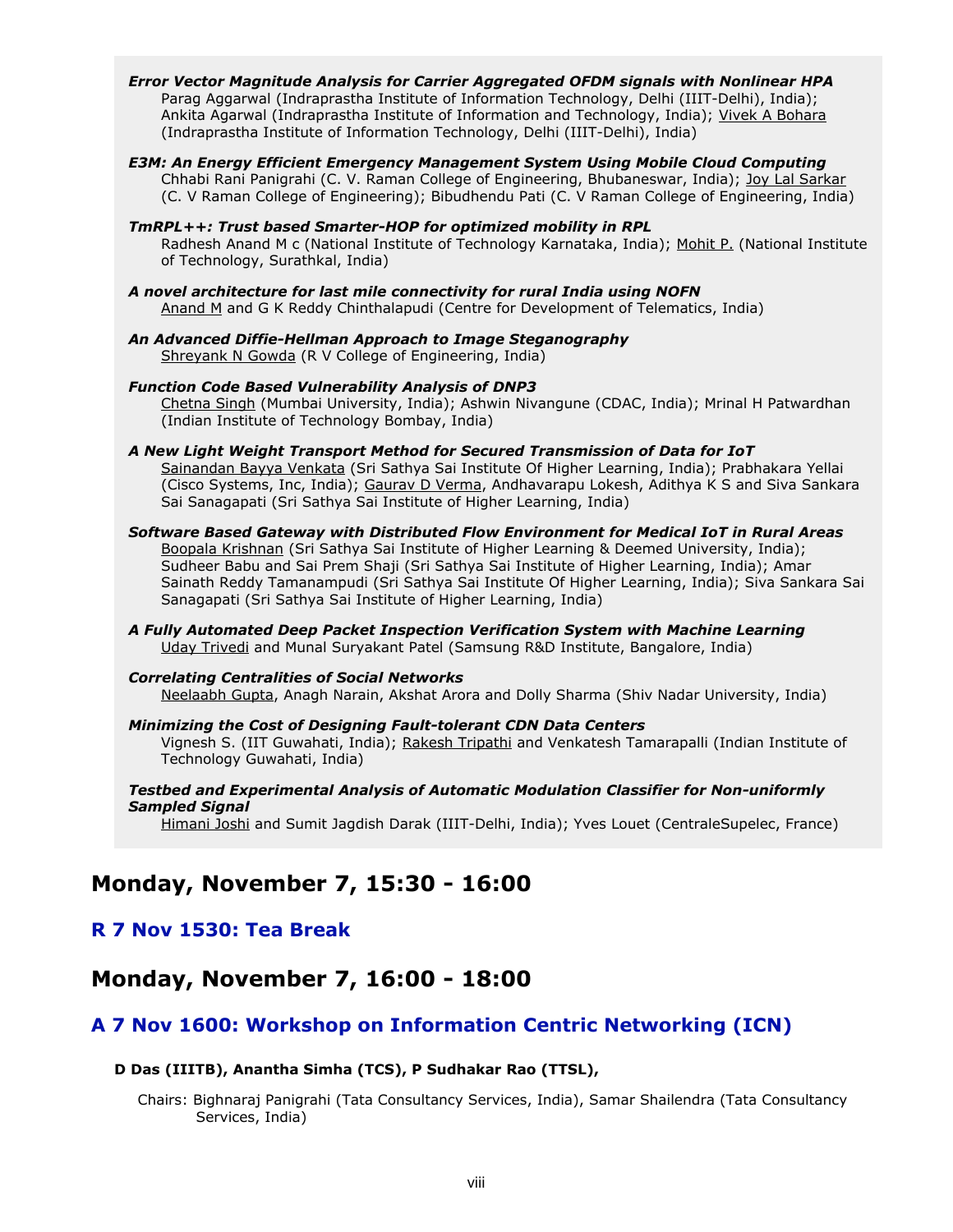### **M 7 Nov 1600: Workshop on Smart Cities**

Chairs: Sri Chandra (IEEE, USA), Subhankar Dhar (San Jose State University, USA)

### **B 7 Nov 1600 : Satellite Communication**

#### Room: Hall B

Chair: T Rama Rao (SRM University, India)

*Key-Shaped Slot Loaded Circular Microstrip Antenna for Multi-band and Broadband Response* Amit Deshmukh (DJSCOE, India); Priyanka Verma, Divya Singh and Payal Mohadikar (DJSCE, India); Kamala Prasan Ray (RFMS, SAMEER, IIT Campus, Powai, Mumbai, India)

#### *Ultra-Wideband Star shaped planar monopole antenna*

Amit Deshmukh (DJSCOE, India); Payal Mohadikar (DJSCE, India); Kshitij Lele (DJSCOE, India); Priyanka Verma and Divya Singh (DJSCE, India); Kamala Prasan Ray (RFMS, SAMEER, IIT Campus, Powai, Mumbai, India)

#### *Synchronization of TDMA Bursts with Short Preamble for Satellite Receiver*

Bipsa Purushothaman, A Chinna Veeresh, S Venkata Siva Prasad, S V Hari Prasad and Pradeep G (Centre for Development of Telematics, India)

#### *A Reconfigurable Microstrip Cross Parasitic Patch Antenna With Two-dimensional Beam Scanning Capability*

Vikas Vishnu Khairnar (Birla Institute of Technology and Science Pilani, K K Birla Goa Campus, India); Ramesha C K (Assistant Proffesor, India); Lucy J Gudino (BITS Pilani, K K Birla Goa Campus, India)

#### *A Novel Frequency Reconfigurable Rectangular Step Slotted Antenna for WLAN/ITU*

Tanweer Ali (REVA University, India); Sameena Pathan (Manipal Institute of Technology, Manipal University, India); Rajashekhar Biradar (Reva University, India)

#### *Hardware Implementation of MIL-STD-1553 Protocol Over OFDMA-PHY Based Wireless High Data Rate Avionics Systems*

Sandip Das (IIT Kharagpur, India); Suvra Sekhar Das (Indian Institute of Technology Kharagpur, India); Indrajit Chakrabarti (IIT Kharagpur, India)

### **C 7 Nov 1600: PhD Student Forum**

#### Room: Hall C

Chairs: Radha Krishna Ganti (Indian Institute of Technology Madras, India), Chandramani Singh (Indian Institute of Science, India)

# **Monday, November 7, 18:00 - 19:00**

### **M 7 Nov 1800: Special Keynote Talk on Reducing Digital Divide through the Information-Internet**

**Josef Noll (Univ of Oslo)**

Room: Main Auditorium

### **Monday, November 7, 19:00 - 19:45**

### **M 7 Nov 1900: High Tea**

Room: Reception Area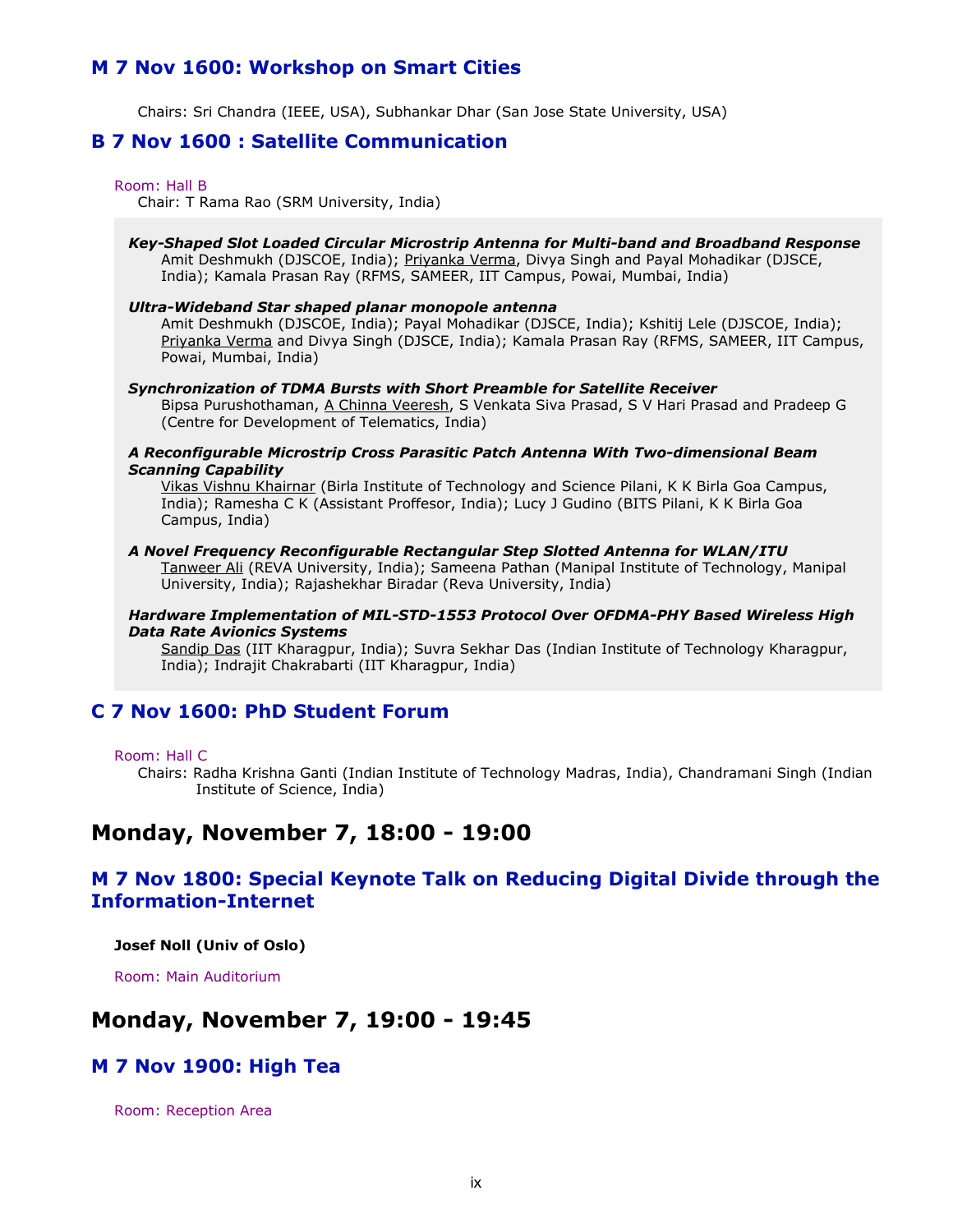# **Tuesday, November 8, 09:00 - 10:30**

### **A 8 Nov 0900: Network IoT**

#### Room: Hall A

#### *Low-Cost Flow-Based Security Solutions for Smart-Home IoT Devices*

Arunan Sivanathan, Daniel Sherratt, Hassan Habibi Gharakheili and Vijay Sivaraman (University of New South Wales, Australia); Arun Vishwanath (IBM Research, Australia)

#### *Timestamp Integrity in Wearable Healthcare Devices*

Muhammad Siddiqi (University of New South Wales (UNSW), Australia); Vijay Sivaraman (University of New South Wales, Australia); Sanjay Jha (University of New South Wales (UNSW), Australia)

#### *The Smart Bus for a Smart City - A real-time implementation*

Sharad S (Amrita School of Engineering, Amrita Vishwa Vidyapeetham, Coimbatore, India); Palaniappan Bagavathi Sivakumar (Amrita Vishwa Vidyapeetham & School of Engineering, India); Ananthanarayanan V (Amrita School of Engineering, Amrita Vishwa Vidyapeetham, Coimbatore, India)

#### *On Spectral Analysis of Node Centralities*

Rahul Singh (Iowa State University, India); Abhishek Chakraborty (Indian Institute of Space Science and Technology, India); Manoj Bs (Indian Institute of Space Science and Technology & California Institute of Telecommunication and IT, India)

### **B 8 Nov 0900 : Sensor and Mesh Networks**

#### Room: Hall B

#### *Joint Distributed Scheduling and Tree formation for Heterogeneous Wireless Sensor Networks* Tejas Vasavada (DA-IICT, India)

#### *PMAC: A Poll-Based MAC Protocol for Wireless Body Area Networks (WBANs)*

Ashutosh Bhatia (Indian Institute Of Science, India); Ranjeet Kumar Patro (Samsung Electronics, India)

#### *Enhancing Channel Assignment Performance in Wireless Mesh Networks Through Interference Mitigation Functions*

Pavan Kumar Reddy M (IIT Hyderabad & Qualcomm India Private Limited, India); Srikant Manas Kala (IIT HYDERABAD, India); Bheemarjuna Reddy Tamma (IIT Hyderabad, India)

#### *Tunable Synchronization in Duty-cycled Wireless Sensor Networks*

Ravi Sharma and Ashok Singh Sairam (Indian Institute of Technology Patna, India); Akash Yadav (Indian Institute of Technology, Patna, India); Axel Sikora (University of Applied Sciences Offenburg, Germany)

#### *An Asynchronous Algorithm for providing Energy Efficient Coverage and Connectivity in Wireless Sensor Networks*

Nishat Afshan Ansari (Shri Ramdeobaba College of Engineering & Management, Nagpur, India); Umesh Deshpande (Visvesvaraya National Institute of Technology (VNIT) Nagpur, India); Sahista Mohammad (Shri Ramdeobaba College of Engineering & Management, Nagpur, India)

#### *OPPRES: OPPortunistic Routing algorithm for routing messages in Emergency Situations using Vehicular Delay Tolerant Network*

Milind Penurkar (VNIT, Nagpur & MIT College of Engineering, Pune, India); Umesh Deshpande (Visvesvaraya National Institute of Technology (VNIT) Nagpur, India)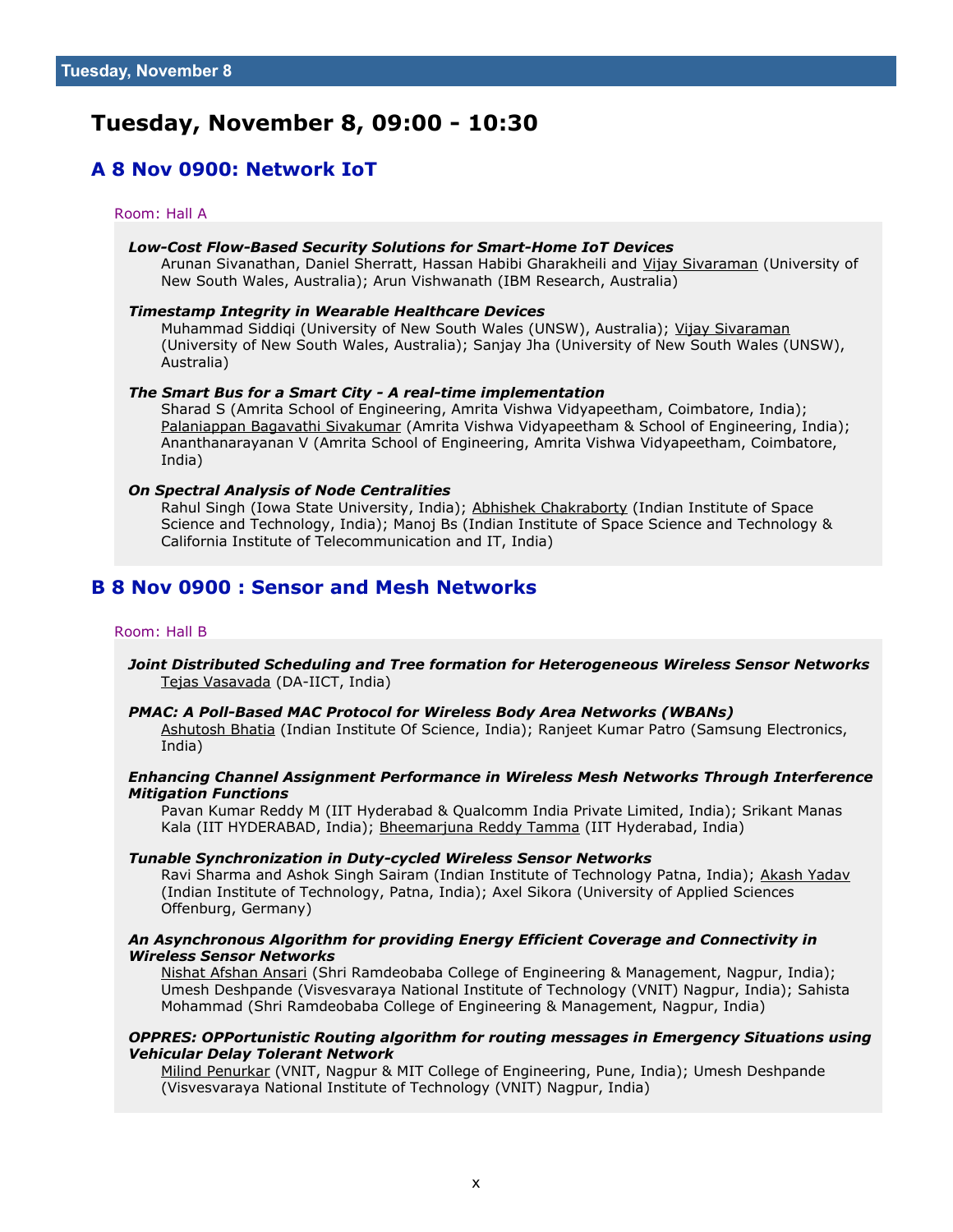### **C 8 Nov 0900 : Wireless IoT 1**

Room: Hall C

Chair: Muzammil Hussain (Samsung Electronics & IEEE, India)

*Real Time Monitoring of Power Resources with Surveillance based on M2M Communication* Pankaj Kumar Dalela (C-DOT, India); Saurabh Basu, Sabyasachi Majumdar and Ankita Saldhi (Research Engineer, India); Vipin Tyagi (C-DOT, India)

#### *Scheduling of Resource Blocks for Device-to-Device Communications in LTE-Advanced Networks*

Divya Murali, Karun Verghese and Keerthana Ravi (PES University, India); Vamsi Krishna Tumuluru (Peoples Education Society University, India)

#### *Modeling Performance of IoT Networks*

Sriram Sankaran (Amrita University, India)

- *A Novel Scheduling Algorithm to Maximize the D2D Spatial Reuse in LTE Networks* Badrinaaraayanan Akilesh and Vanlin Sathya (Indian Institute of Technology Hyderabad, India); Arun Ramamurthy and Bheemarjuna Reddy Tamma (IIT Hyderabad, India)
- *Energy-Efficient Multi-cell Massive MIMO: How Many Antennas Should We Use?* K N R Surya Vara Prasad (The University of British Columbia, Canada); <u>Vijay Bhargava</u> (University of British Columbia, Canada)

### **M 8 Nov 0900: WIN with WIT - Women In Engineering Mini-Conference Inaugural Session**

Keynote Talks **Swati Kamat (Airtel), Tulika Pandey (MEITY), Pallavi Srinivasa (Cisco)**

Room: Main Auditorium Chair: Mydhili Nair (MSRIT, India)

# **Tuesday, November 8, 10:30 - 11:00**

### **R 8 Nov 1030: Tea Break**

Room: Reception Area

# **Tuesday, November 8, 11:00 - 11:30**

### **M 8 Nov 1100: Keynote Talk on Hybrid MAC Protocols for Low Delay Scheduling**

#### **Anurag Kumar (IISc)**

#### Room: Main Auditorium

We consider the Medium Access Control (MAC) problem in resource-constrained ad-hoc wireless networks typical of the Internet of Things (IoT). Due to the delay-sensitive nature of emerging IoT applications, there has been increasing interest in developing medium access control (TDMA) protocols in a slotted framework. The design of such MAC protocols must keep in mind the need for contention access at light traffic, and scheduled access in heavy traffic (leading to the long-standing interest in hybrid, adaptive MACs). We consider the collocated node setting and require that each node acts autonomously only on the basis of locally available information. We propose QZMAC, an extension of ZMAC, which is designed using motivations from our extensions of certain delayoptimality theory from the literature. Practical implementation issues are outlined. Finally, we show, through simulations, that QZMAC provides mean delays very close to the minimum achievable in this setting, i.e., that of the centralized complete knowledge scheduler.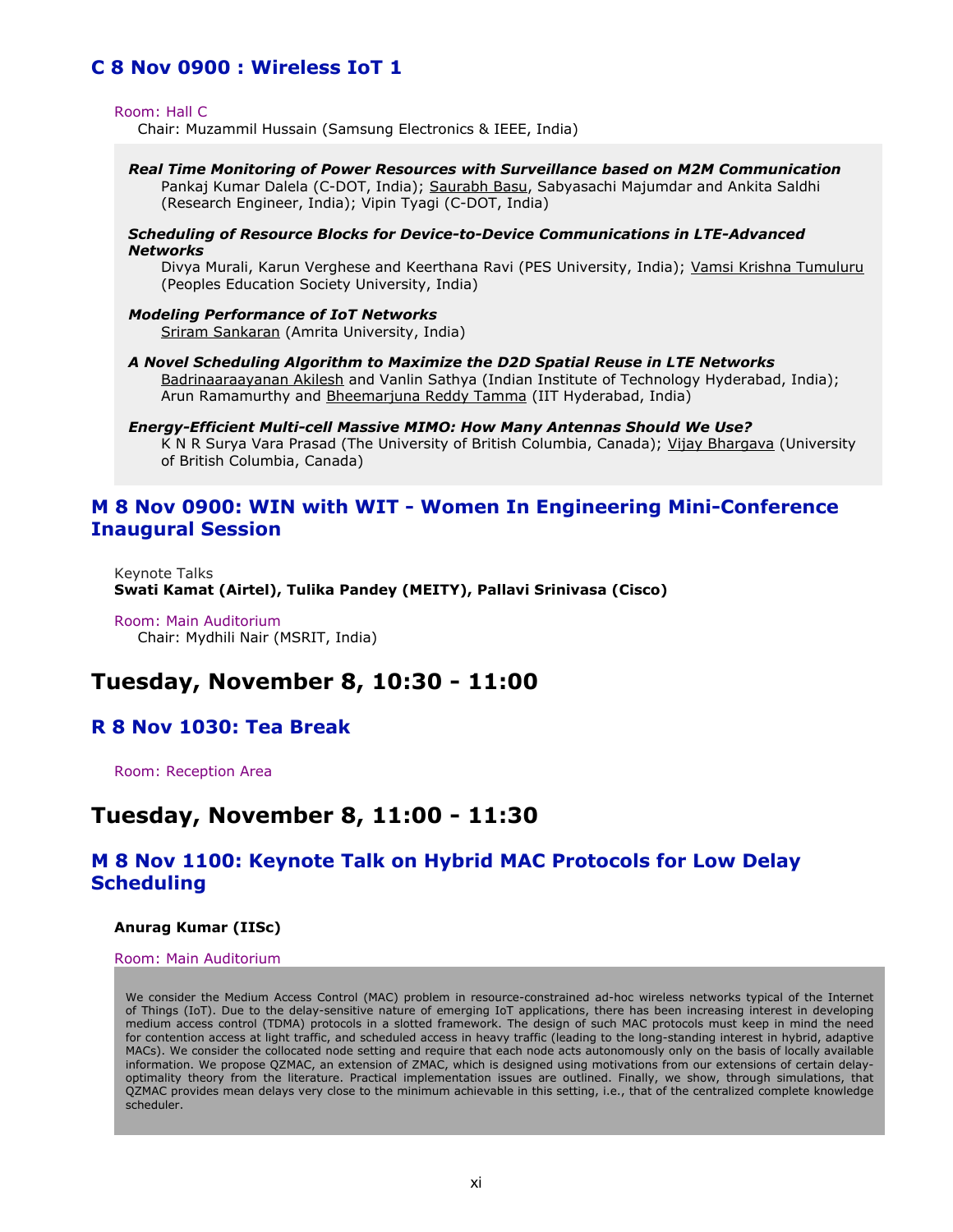# **Tuesday, November 8, 11:30 - 12:30**

### **M 8 Nov 1130: Panel Discussion on IoT - Experiences from Early deployments**

**Geetha Manjunath (XEROX), Yogesh Simmhan (IISc), Prateep Mishra (TCS), N C Narendra (Ericsson), Jayaram Beladakere (Cisco), Tulika Pandey (MEITY)**

Room: Main Auditorium

### **Tuesday, November 8, 12:30 - 13:00**

### **M 8 Nov 1230: Keynote Talk on Micro operators for vertical specific service delivery in 5G mobile business ecosystem**

#### **Mati Latva-Aho (Univ of Oulu)**

#### Room: Main Auditorium

ABSTRACT: Fast emergence of future digital services requires timely and cost-efficient availability of high-quality wireless connectivity particularly in indoor locations. The traditional mobile communication business ecosystem is facing a disruption with the advent of 5G that will connect billions of devices to serve versatile location and case specific needs in parallel with the provisioning of traditional mobile broadband services. 5G with its developments towards higher carrier frequencies and virtualized network functions will change the traditional stakeholder roles and open up the mobile business ecosystem for new entrants through local spectrum licenses and leasing of required infrastructure and capacity on-demand. This will call for complementary business models to current mobile network operator (MNO) dominance for efficient scaling across different vertical sectors with stringent case specific local requirements.

The concept of micro operators (uO) has recently been proposed for local service delivery in 5G to build indoor small cell communication infrastructure and offer context related services and content in specific locations with locally issued spectrum licenses. In this presentation/paper we will expand the notion of uOs and describe its role as a new stakeholder in the future 5G mobile business ecosystem to complement existing MNOs' offerings. We will depict the evolution path for the emergence of uOs including both technical and regulatory aspects in the upcoming sharing economy approach where revenues can be made using assets that belong to other stakeholders in a collaborative manner. Finally, we will consider potential application areas for uOs in different vertical sectors by identifying use cases and business opportunities for offering vertical specific local services and content.

# **Tuesday, November 8, 13:00 - 14:00**

### **R 8 Nov 1300: Lunch**

Room: Reception Area

### **Tuesday, November 8, 14:00 - 15:30**

### **A 8 Nov 1400: WIE Workshop for Academia: Design Thinking**

#### **Kajal Arunkumar (Intuit)**

Room: Hall A Chair: DN Sujatha (BMSCE, India)

### **B 8 Nov 1400: WIE Workshop for Industry: Leadership Skills**

#### **Yeshasvini Ramaswamy (e2e)**

Room: Hall B Chair: DN Sujatha (BMSCE, India)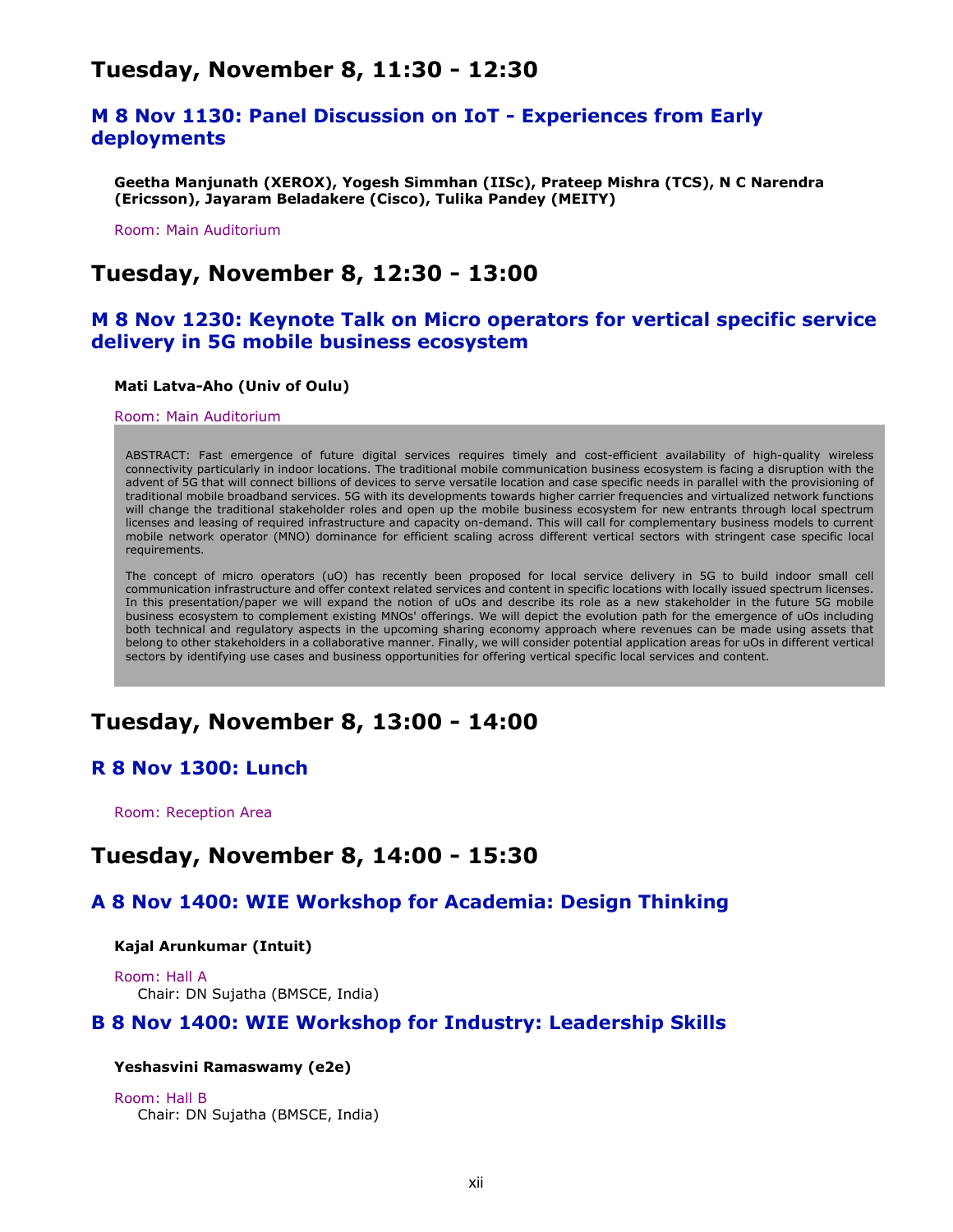### **C 8 Nov 1400: Wireless IoT 2**

#### Room: Hall C

Chair: Vijay Sivaraman (University of New South Wales, Australia)

#### *Leveraging Decoupling in Enabling Energy Aware D2D Communications*

Mukesh Giluka (Indian Institute Of Technology Hyderabad, India); Sibgath Khan, Vanlin Sathya and Antony Franklin A (Indian Institute of Technology Hyderabad, India)

#### *Subcarrier Sharing Scheme for Overlay and Cooperative D2D Communication in Cellular Networks*

Naveen Gupta (IIIT-DELHI, India); Vivek A Bohara (Indraprastha Institute of Information Technology, Delhi (IIIT-Delhi), India)

*Security Enhancement in Tower Monitoring System of oneM2M Network* Anurag Yadav, Pankaj Kumar Dalela and Vipin Tyagi (C-DOT, India)

#### *Communication System Design for White-Fi (802.11af)*

Asif Ahmad A S (BMS College of Engineering & Intel Corporation, India); Bharath Keshavamurthy, Abhay Narasimha K S and Mahesh N (BMS College of Engineering, India); Suma Mn (BMS College of Engineeering & BMS College of Engineering, India)

### **M 8 Nov 1400: Industry and Startup Showcase Presentations**

#### Room: Main Auditorium

Chairs: Annam Thyaga Raja Kishore, kishore (CV RAMAN NAGAR & Utl Technologies, India), Lakshmi Yamujala (Centre for Development of Telematics, India)

### **Tuesday, November 8, 15:30 - 16:00**

### **R 8 Nov 1530: Tea Break**

Room: Reception Area

# **Tuesday, November 8, 16:00 - 18:00**

#### **M 8 Nov 1600: Industry and Startup Showcase Presentations**

Chair: Annam Thyaga Raja Kishore, kishore (CV RAMAN NAGAR & Utl Technologies, India)

### **A 8 Nov 1600: Panel Discussion on Career Growth for Women Professionals**

**Vidya Laxman (TESCO) Sushma C-(Intuit), Vijaya K Matt (IBM), Moderator: Yeshasvini (e2e)**

Room: Hall A

### **B 8 Nov 1600 : WiE Technical Session 1**

Room: Hall B

Chair: Sakshi Kaushal (Panjab University, India)

*Improving Energy Efficiency Of Computing Servers And Communication Fabric In Cloud Data Centres*

Soma Prathibha (Sri Sai Ram Engineering College, India)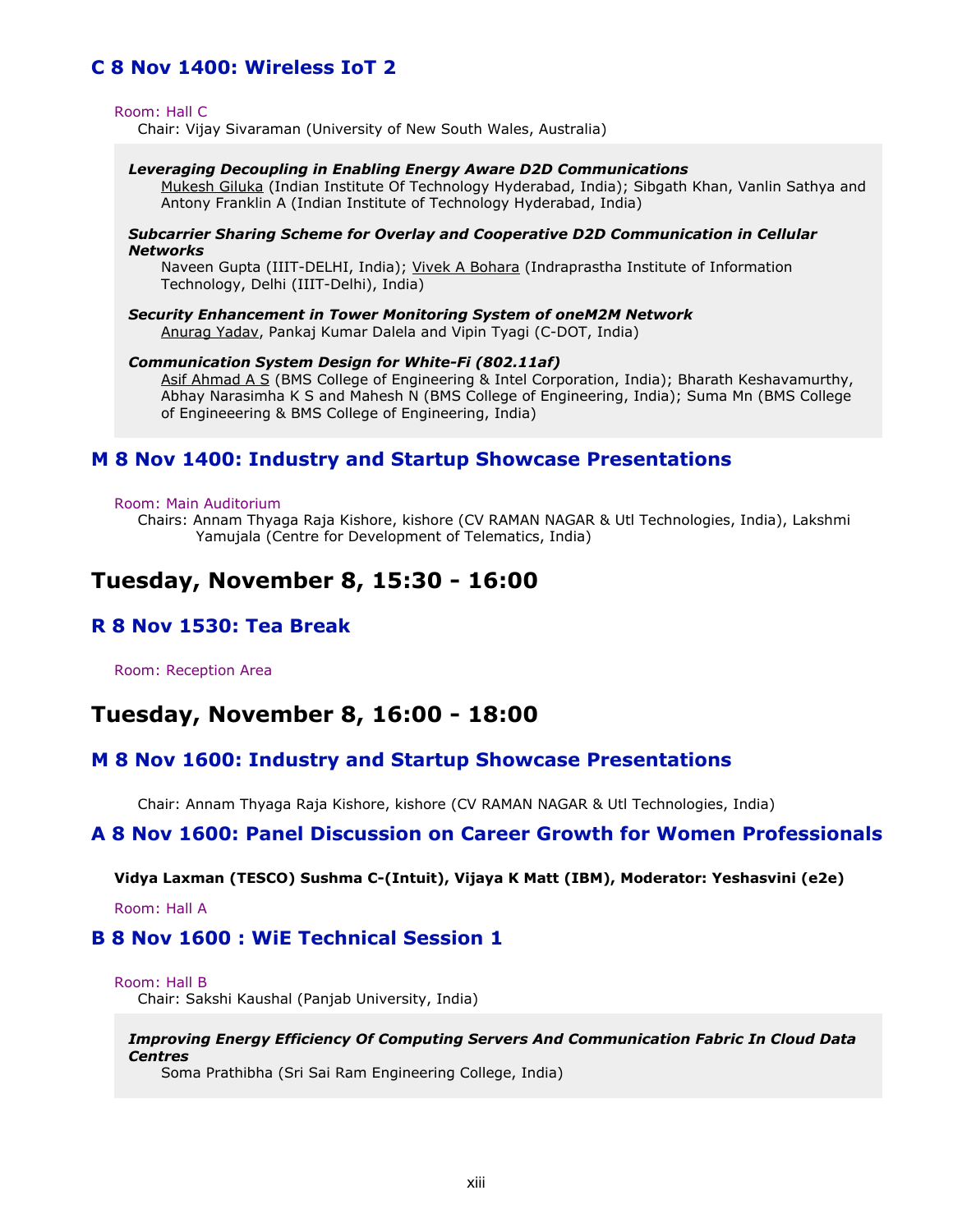#### *Optimal Power Allocation for Cognitive Radio Multicast Networks under Primary Users' Outage Loss Constraint*

Sangeeta Bhattacharjee (Indian Institute of Engineering Science and Technology, Shibpur, India); Tamaghna Acharya (Indian Institute of Engineering Science and Technology Shibpur, India); Uma Bhattacharya (Bengal Engineering & Science University, Shibpur, India)

*Implementation of MapReduce over structured Peer-to-Peer overlay of underutilized resources* Shashwati Banerjea (Motilal Nehru National Institute of Technology Allahabad); Mayank Pandey, Manoj Gore, Rishabh Dugar and Ashish Kumar (Motilal Nehru National Institute of Technology Allahabad, India)

#### *SDN based Implementation of Publish/Subscribe Paradigm using OpenFlow Multicast* Misha Hungyo (NOKIA, India); Mayank Pandey (Motilal Nehru National Institute of Technology Allahabad, India)

### **C Nov 8 - 16:00 WiE Technical Session 2**

#### Room: Hall C

Chair: Aparna Vadde (GE Research, India)

#### *Opportunistic and Cooperative Hybrid Spectrum Access Protocol for Cognitive Radio Network* Shubha Sharma (Nanyang Technological University, Singapore); Vivek A Bohara (Indraprastha Institute of Information Technology, Delhi (IIIT-Delhi), India); Mansi Peer (Indraprastha Institute of Technology, Delhi, India)

#### *A Transfer Learning Framework for Energy Efficient Wi-Fi Networks and Performance Analysis Using Real Data*

Shreyata Sharma and Sumit Jagdish Darak (IIIT-Delhi, India); Anand Srivastava (Indraprastha Institute of Information Technology Delhi, India); Honggang Zhang (Zhejiang University & Université Européenne de Bretagne (UEB) and Supelec, P.R. China)

*An Efficient Mobile Sink Routing in Wireless Sensor Network Using Dynamic Steiner Tree* Meera G S (University of Kerala, India); Vaibhav Gupta (BITS Pilani KK Birla Goa Campus, India); Priya Sekhar (Kerala University, India); Sreejith V (BITS-Pilani, KK Birla Goa Campus, India); Anupama K. r (BITS Pilani K K Birla, Goa Campus, India)

#### *Energy Consumption Evaluation and Analysis in 6LoWPAN using Real and Emulated Zolertia Z1 Motes*

Shubhangi Kharche (Usha Mittal Institute of Technology SNDT, India); Sanjay Pawar (Usha Mittal Institute of Technology, SNDT, India)

#### *Cloud based Content Delivery Network using Genetic Optimization Algorithm for Storage Cost* Sajitha Banu (National Institute of Technology, India)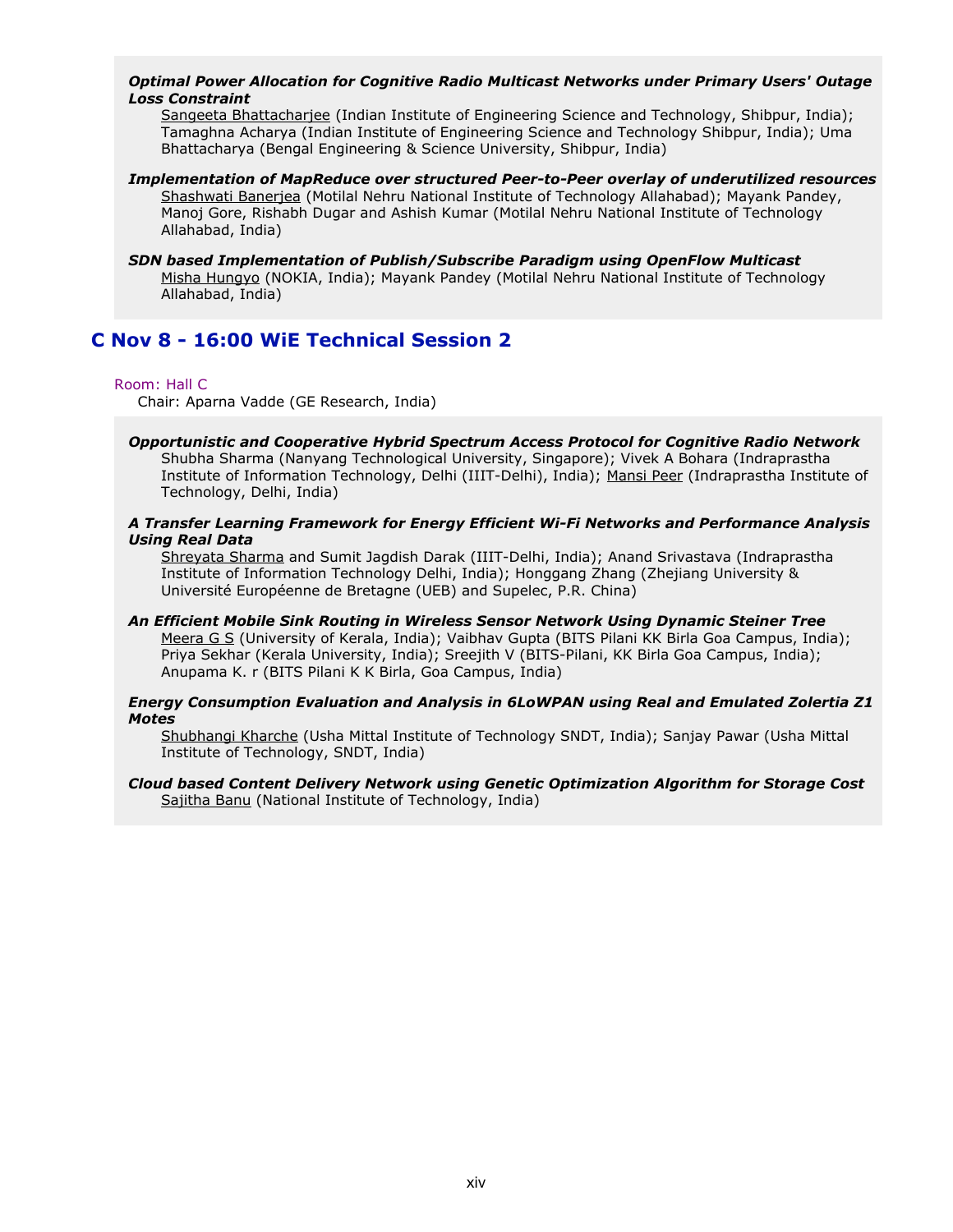# **Tuesday, November 8, 18:00 - 18:30**

### **M 8 Nov 1800: Networking Break**

# **Tuesday, November 8, 18:30 - 19:00**

### **M 8 Nov 1830: Pre-Banquet Special Session - 10th Anniversary Felicitations & Awards**

# **Tuesday, November 8, 19:00 - 19:45**

### **M 8 Nov 1900: Stories from a Globetrotting IEEE Volunteer**

#### **Prof. Vijay Bhargava (University of British Columbia)**

#### Room: Main Auditorium

Chair: Vinod M. Vokkarane (University of Massachusetts Lowell, USA)

As an IEEE Volunteer for over three decades, the speaker has been fortunate to visit well over sixty countries. In this light hearted presentation, the speaker will recount a few interesting IEEE stories from his visit to India, Japan, USA, Russia, Argentina, and time permitting, China. The presentation is suitable for a general audience.

# **Tuesday, November 8, 20:00 - 21:30**

# **G 8 Nov 2000: Banquet**

Room: Main Guest House Lawns

**Wednesday, November 9**

# **Wednesday, November 9, 09:00 - 10:30**

# **A 9 Nov 0900: Data Networking**

#### Room: Hall A

Chair: Sandip Chakraborty (Indian Institute of Technology Kharagpur, India)

#### *BCON: Back pressure based Congestion Avoidance Model for Named Data Networking* Ayush Agarwal (National Institute of Technology Karnataka, Surathkal, India); Mohit P. Tahiliani (National Institute of Technology Karnataka, Surathkal, India)

*Towards Cost-Effective Capacity Provisioning for Fault-tolerant Green Distributed Data Centers* Rakesh Tripathi (Indian Institute of Technology Guwahati, India); Vignesh S. (Indian Institute of Technology, Guwahati); Venkatesh Tamarapalli (Indian Institute of Technology Guwahati, India)

#### *FlowFurl: A Flow-level Routing for Faulty Data Center Networks*

Kapil Sharma (IIT Jodhpur, India); Venkataramana Badarla (Indian Institute of Technology Jodhpur, India)

#### *SDR based single channel S-AIS Receiver for Satellites using System Generator* Gaurangi Sahay (Indian Space Research Organisation & India, India); Meghana P, Vadali Venkata Sravani and Prabha Venkatesh T (R V College of Engineering, India); Viswavardhan Karna (RV College of Engineering, India)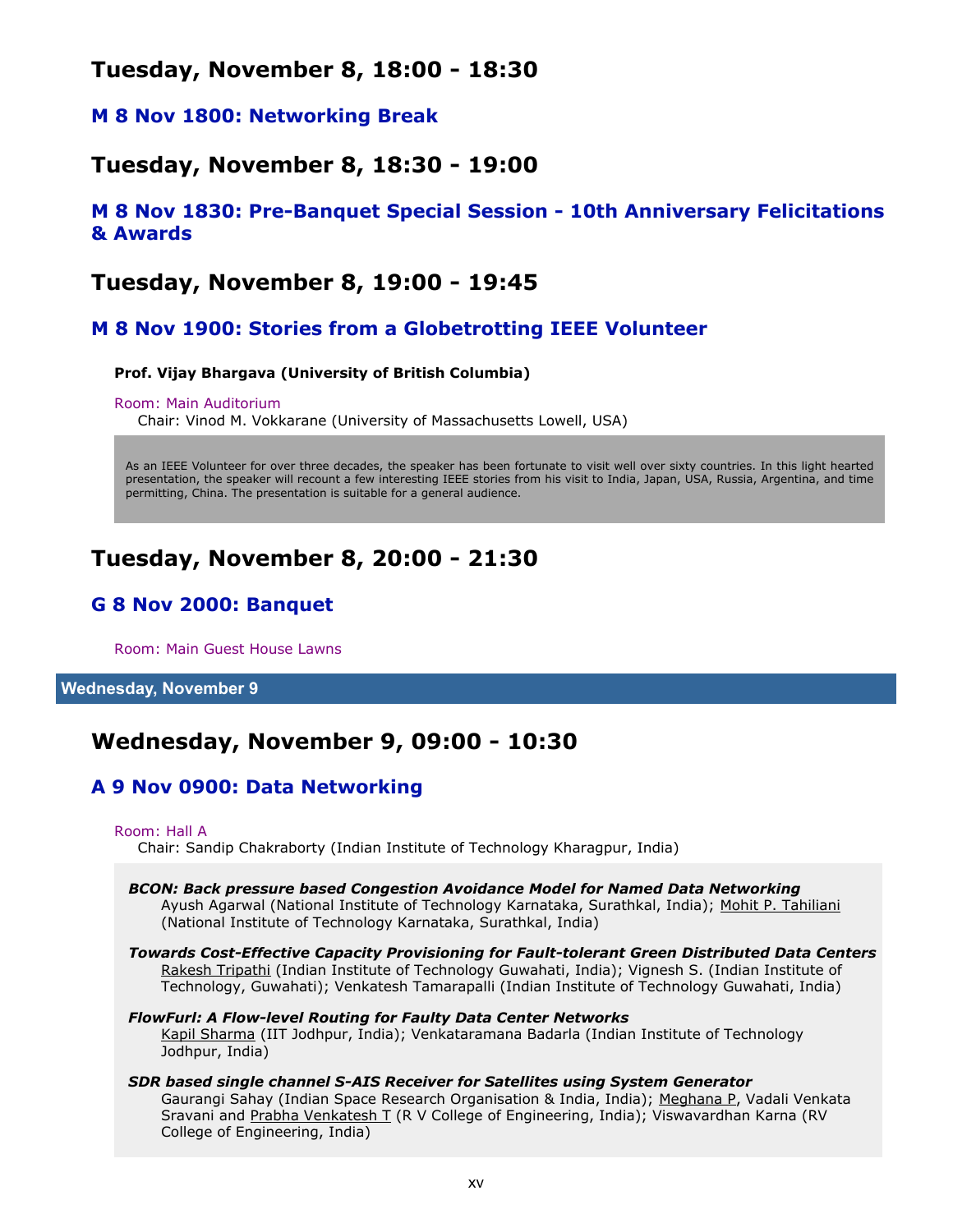#### *Controller Placement With Planning for Failures in Software Defined Networks*

Bala Prakasa Rao Killi (Indian Institute of Technology Guwahati, India); S. V. Rao (Indian Institute of Technology, Guwahati, India)

#### *Curtailing Latency in Data Center Network by Adopting Jumbo Frames*

Kapil Sharma (IIT Jodhpur, India); Venkataramana Badarla (Indian Institute of Technology Jodhpur, India)

### **B 9 Nov 0900 : Multi-Hop Systems**

#### Room: Hall B

#### *BER Analysis of Improved Path Selection Criterion for Cluster-Based Multi-hop Cooperative Networks*

Hari Krishna Boddapati (IIT Delhi, India); Manav Bhatnagar (Indian Institute of Technology Delhi, India); Nagaraju Kakinada (IIT Delhi, India); Vemuri Sai Krishna (Indian Institute of Technology Delhi, India); Shankar Prakriya (Indian Institute of Technology, Delhi, India)

#### *Performance Analysis of OFDM based Multiple Relay Cooperative AF System with Relay Selection and Nonlinear Power Amplifier*

Praveen Singya and Nagendra Kumar (Indian Institute of Technology, Indore, India); Vimal Bhatia (Indian Institute of Technology Indore, India)

*Software-Defined Mobility in IP based Wi-Fi Networks: Design Proposal and Future Directions* Krishna Singh (Motilal Nehru National Institute of Technology, India); Mayank Pandey (Motilal Nehru National Institute of Technology Allahabad, India)

#### *Performance Analysis of IEEE 802.15.4 MAC Layer: Prospect for Multi-hop Networks*

Malyala Pavana Ravi Sai Kiran (IIT Hyderabad, India); Rajavaraprasad Yerra (IIT Hyderabad & Mhrd, India); Subrahmanyam Vuddagiri (IIT Hyderabad, India); P Rajalakshmi (Indian Institute of Technology Hyderabad, India)

*Near Optimal Channel Assignment for Interference Mitigation in Wireless Mesh Networks* Ranadheer Musham (IIT Hyderabad, India); Srikant Manas Kala (IIT HYDERABAD, India); Pavithra Muthyap (IIT Hyderabad, India); Pavan Kumar Reddy M (IIT Hyderabad & Qualcomm India Private Limited, India); Bheemarjuna Reddy Tamma (IIT Hyderabad, India)

### **C 9 Nov 0900: Privacy and Security**

#### Room: Hall C

*PPMUAS: A Privacy Preserving Mobile User Authentication System for Cloud Environment Utilizing Big Data Features*

Chandra Sekhar Vorugunti (Indian Institute of Information Technology- SriCity, India)

- *On the MitM Vulnerability in Mobile Banking Applications for Android Devices* Srikanth Kaka (University of Hyderabad, India); Sastry and Rajib Maiti (IDRBT, India)
- *Node Revocation and Key Update Protocol in Wireless Sensor Networks* Sarita Agrawal (Dhirubhai Ambani Institute of Information and Communication Technology, India); Manik Lal Das (DAIICT, India)
- *Scalable and Privacy-Preserving Authentication Protocol for Secure Vehicular Communications* Shrikant Tangade (India, India)

# **Wednesday, November 9, 10:30 - 11:00**

### **R 9 Nov 1030: Tea Break**

Room: Reception Area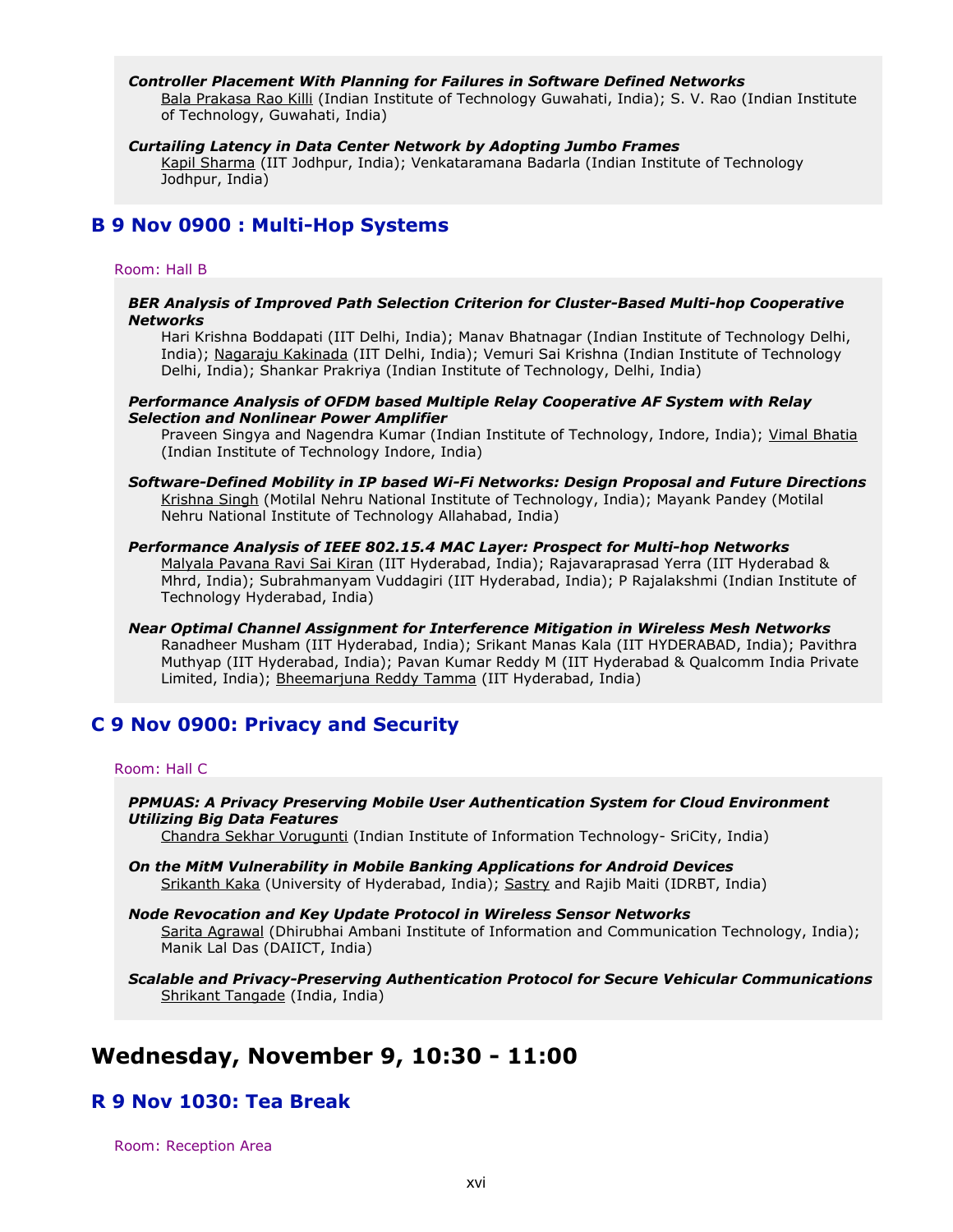# **Wednesday, November 9, 11:00 - 11:30**

### **M 9 Nov 1100: Keynote Talk on Next-Generation Telecom Infrastructure to Connect the Billions**

#### **Kumar Sivarajan (Tejas Networks)**

Room: Main Auditorium

Abstract: We have billions of users, mainly humans, connected to the telecom network today. We expected to connect billions of things to the same infrastructure in the coming years. Traffic is predominantly data and voice is yet another app. Traffic growth grows unabated. We review how the telecom infrastructure is evolving to meet these requirements by developing and deploying new technologies, both optical and wireless. We will review OTN, MPLS-TP, 5G, SDN, CPRI, et al, and their place in the next-gen telecom infrastructure.

# **Wednesday, November 9, 11:30 - 12:30**

### **M 9 Nov 1130: Panel Discussion on Next Generation Infrastructure to connect the Next Billion**

**Vipin Tyagi (CDOT), M V Gowtama (BEL), Jayaram Hanumanthappa (Infinera), Pravin Bhagwat (Mojo Networks), Deepak Kataria (IP Junction)**

Room: Main Auditorium

# **Wednesday, November 9, 12:30 - 13:00**

### **M 9 Nov 1230: Keynote Talk on Software Defined Networking (SDN) in Next-Generation Telecom Infrastructure: Some quick wins and the road ahead**

**Vijay Sivaraman (Univ of NSW)**

Room: Main Auditorium

Abstract: SDN technology will undoubtedly shape the telecoms networks of the future - this talk will outline some much-needed "quick wins" along this long journey. We will show how SDN can reinvent home networking by providing a platform for value-add service creation; we will then demonstrate how SDN can provide better visibility and management of streaming video traffic in carrier and enterprise networks; and finally we will show how SDN can redefine the value of inter-domain interconnects. We will conclude with a short discussion on the potential for security to be the compelling use-case for SDN adoption.

# **Wednesday, November 9, 13:00 - 14:00**

### **R 9 Nov 1300: Lunch**

Room: Reception Area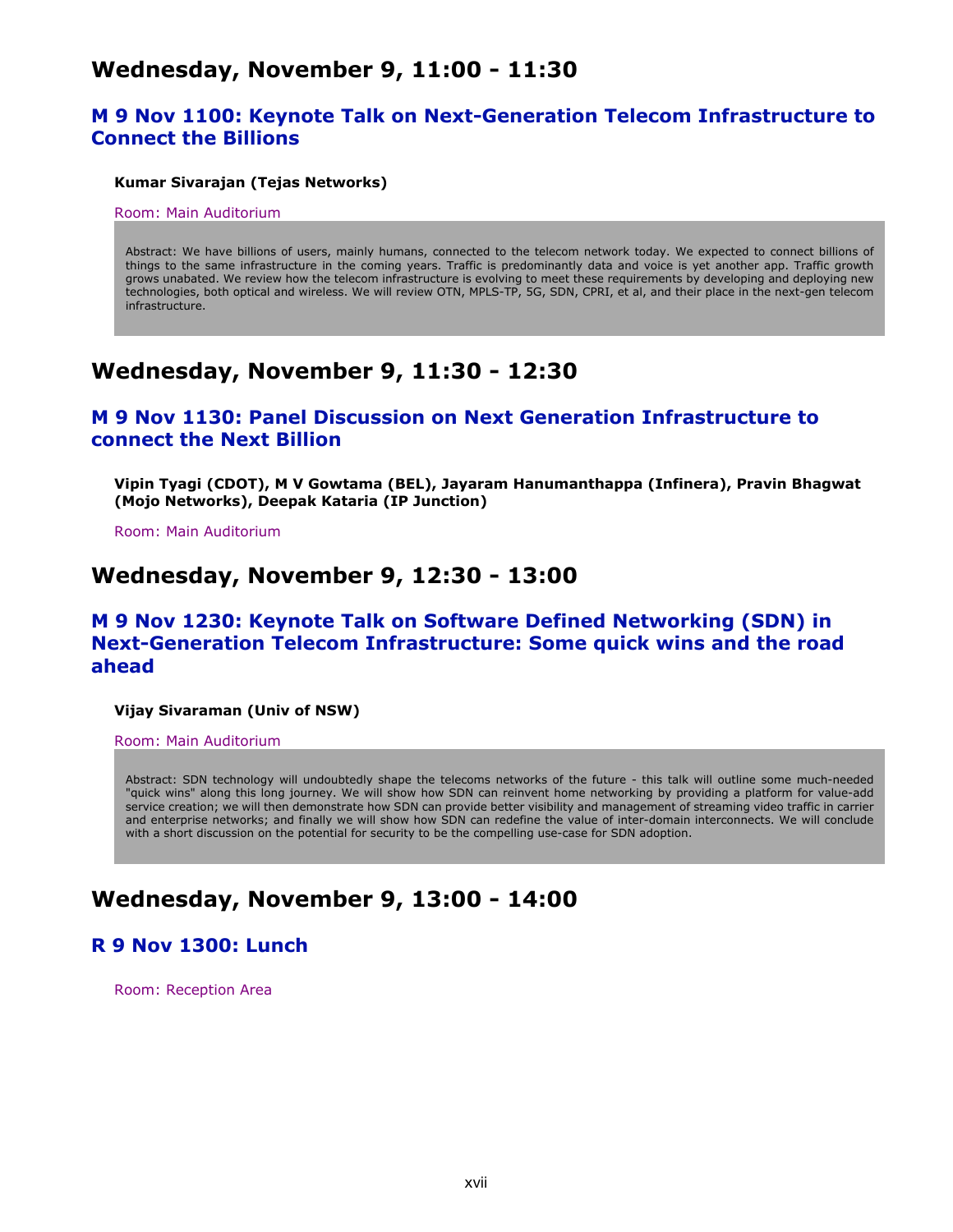# **Wednesday, November 9, 14:00 - 15:30**

### **A 9 Nov 1400: Building Secure IoT Networks**

**Vinay M Tayur (Avaya), Vijaykumar Kabbin (Wipro), Nishant Krishna (Avaya), Sashank Dara (Cisco), Seema Sirivara (Avaya), Ajit Jha (L&T), Virendra Gupta (Huawei), Thomas Lee Sebastian (TCS)**

Room: Hall A

Chair: Nishant Krishna (Avaya, India)

### **B 9 Nov 1400 : Wireless Physical Layer Challenges**

#### Room: Hall B

#### *Comparative Analysis of Waveforms for Fifth Generation Mobile Networks*

Shashank Tiwari (Indian Institute of Technology Kharagpur, India); Sourav Chatterjee (Indian Institute Of Technology Kharagpur, India); Suvra Sekhar Das (Indian Institute of Technology Kharagpur, India)

#### *Performance Analysis of Filtered PSM Signal Using Non-matched Receiver for UWB Communication*

Sanjeev Sharma (Indian Institute of Technology, Indore, India); Vimal Bhatia (Indian Institute of Technology Indore, India)

#### *Downlink Interference Control through Adaptive DRX in a Carrier Aggregation Enabled LTE-Advanced Heterogeneous Networks*

Irfan Baig (Wipro Limited & International Institute of Information Technology - Bangalore, India); Saptarshi Chaudhuri (IIIT-B, India); Debabrata Das (International Institute of Information Technology - Bangalore, India)

#### *Joint Spectral Shaping and Power Loading for OFDM-based Cognitive Radio*

Manoranjan Rai Bharti (Indian Institute of Technology Roorkee, India); Debashis Ghosh (Indian Institute of Technology (IIT) Roorkee, India)

#### *Least Square Solver for Wireless Communication System*

Vanita Pawar (Defence Institute of Advanced Technology); Krishna Naik Karamtot (Defence Institute of Advanced Technology, India)

#### *AUC Analysis of Centralized Cooperative-MIMO Spectrum Sensing over Generalized Faded Reporting Channel*

Sanjay Singh Yadav (National Institute of Technology, Tiruchirappalli & NIT Trichy, India); S Hariharan and Muthu Palanivel Chidambara Nathan (National Institute of Technology, India)

### **C 9 Nov 1400: Learning in Networks**

#### Room: Hall C

*Score-based Objective Quality of Experience Assessment of DASH Adaptation Algorithms* Hema Kumar Yarnagula and Venkatesh Tamarapalli (Indian Institute of Technology Guwahati, India)

#### *Geo-Intelligence based Automatic Verification and Optimization of Manual Field Survey for OFC Network Planning*

Pankaj Kumar Dalela (C-DOT, India); Saurabh Basu (Research Engineer, India); Anurag Yadav (C-DOT, India); Sabyasachi Majumdar (Research Engineer, India); Niraj Kushwaha, Arun Yadav, Prashant Bansal and Vipin Tyagi (C-DOT, India)

#### *A Probabilistic Anomaly Detection Scheme to Detect DHCP Starvation Attacks* Nikhil Tripathi and Neminath Hubballi (Indian Institute of Technology Indore, India)

#### *Enhancing effectiveness of intrusion detection systems: A hybrid approach* Basant Subba (Indian Institute of Technology, Guwahati, India)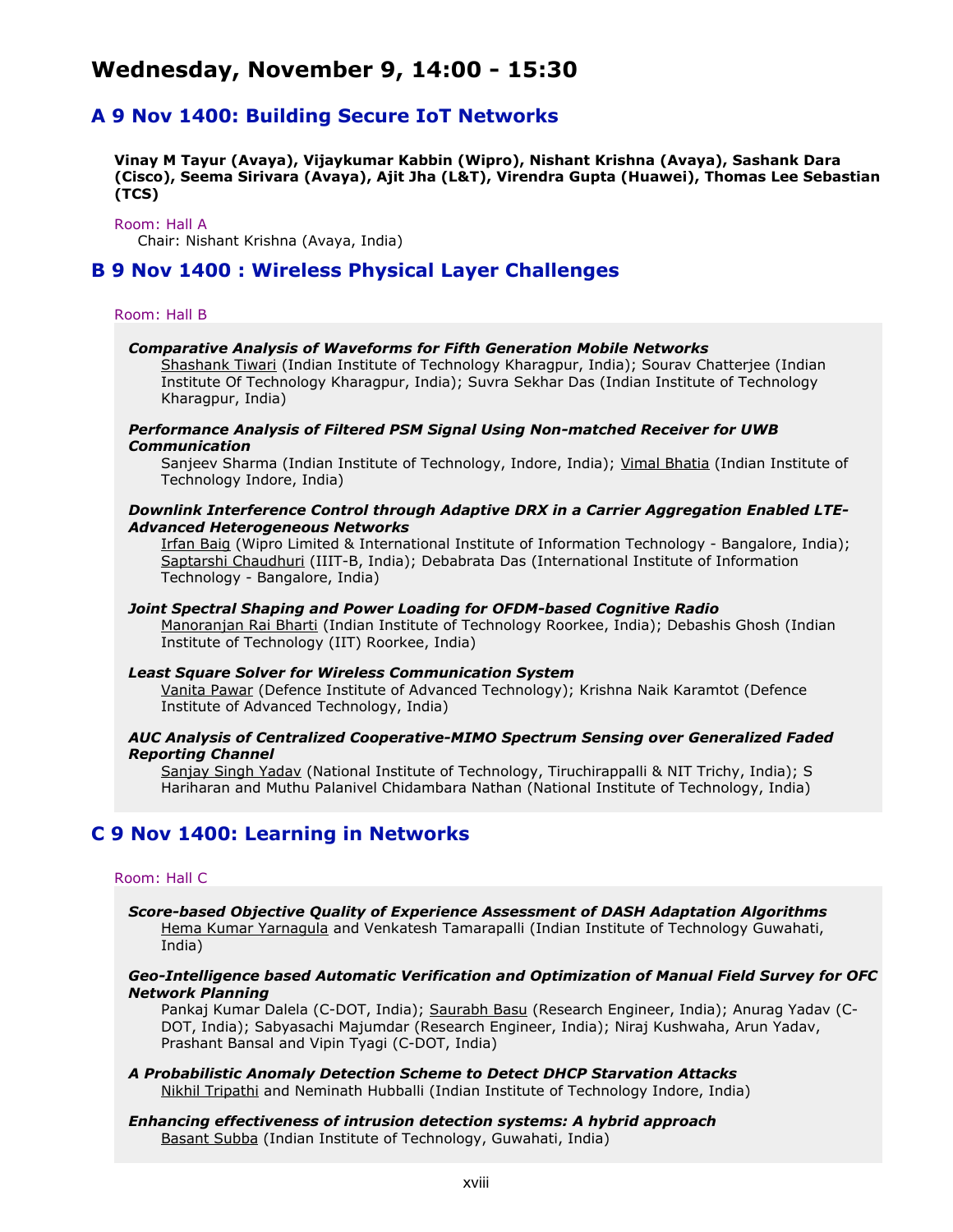#### *Enhancing performance of anomaly based intrusion detection systems through dimensionality reduction using principal component analysis*

Basant Subba (Indian Institute of Technology, Guwahati, India)

#### *PCAD: Power Control Attack Detection in Wireless Sensor Networks*

Prathap U (UVCE, India); P Deepa Shenoy (University Visvesvaraya College of Engineering, India); Venugopal K R (UVCE, India)

### **M 9 Nov 1400: Workshop on 5G Wireless Technology Challenges & Opportunities (WiTCO 2016)**

#### **Prasad (Samsung), A Chockalingam (IISc), Neelesh Mehta (IISc),**

#### Room: Main Auditorium

Chairs: Dilip Krishnaswamy (IBM Research, India), Navin Kumar (Amrita University & School of Engineering, India), Arpita Thakre (Amrita Univ, India)

# **Wednesday, November 9, 15:30 - 16:00**

### **R 9 Nov 1530: Tea Break**

Room: Reception Area

# **Wednesday, November 9, 16:00 - 18:00**

### **A 9 Nov 1600: Connecting The Next Billion**

#### Room: Hall A

Chair: VS Umakanth (CDOT, India)

#### *Remote Monitoring of Camera based Respiration Rate Estimated by Using Occlusion of Dot Pattern*

Vishnu Vardhan Makkapati (Myntra Designs Pvt. Ltd., India); Sai Saketh Rambhatla (University of Maryland, USA)

#### *Adaptive Redistribution of Resources for Ensuring Service Quality in a Post Disaster Situation Analysis Network*

Saurav Kumar and Kartik Vermun (IIT Kharagpur, India); Sandip Chakraborty (Indian Institute of Technology Kharagpur, India)

*Disaster Messenger: An Android based Infrastructure Less Application for Post Disaster Information Exchange*

Suman Bhattacharjee (Heritage Institute of Technology, Kolkata, India); Sourav Kanta, Saket Modi and Madhumita Paul (IIEST, Shibpur, India); Sipra DasBit (Bengal Engineering and Science University, India)

*An Overlay Management Strategy to Improve Peer Stability in P2P Live Streaming Systems* Shilpa Budhkar and Venkatesh Tamarapalli (Indian Institute of Technology Guwahati, India)

### **B 9 Nov 1600: Emerging Technologies**

#### Room: Hall B

Chair: Mohit P. Tahiliani (National Institute of Technology Karnataka, Surathkal, India)

#### *MIL-STD-1553 Based Wireless Visible Light Communication System*

Sandip Das (IIT Kharagpur, India); Nilesh Chandrakar and Suvra Sekhar Das (Indian Institute of Technology Kharagpur, India)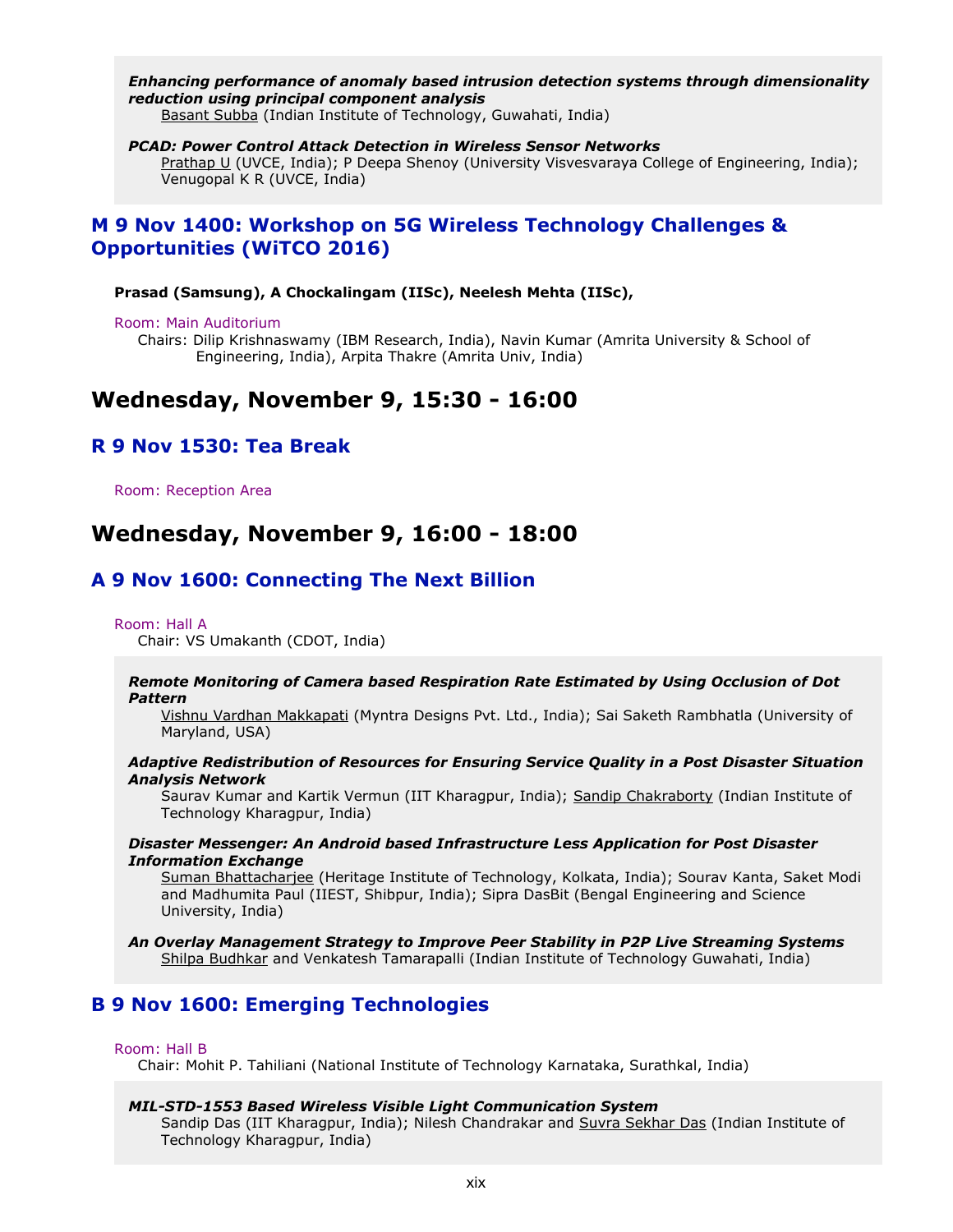#### *Mitigation of Beam Blocking in mmWave Indoor WPAN Using Dynamic Control Delegation Based Approach*

Arijit Bhattacharjee (Indian Institute of Technology Guwahati & Tata Consultancy Services Ltd, India); Ratnajit Bhattacharjee (Indian Institute of Technology, Guwahati, India); Sanjay Kumar Bose (I.I.T. Guwahati, India)

#### *Performance Analysis of OFDM mmWave Communications with Compressive Sensing Based Channel Estimation and Impulse Noise Suppression*

PraveenKumar Korrai (Indian Institute of Technology Kharagpur, India); Debarati Sen (Indian Instutute of Technology Kharagpur, India)

#### *A NS-3 Module for LTE UE Energy Consumption*

Thomas Valerrian Pasca S (IIT Hyderabad, India); Badrinaaraayanan Akilesh (Indian Institute of Technology Hyderabad, India); Arjun V Anand and Bheemarjuna Reddy Tamma (IIT Hyderabad, India)

#### *On Reducing Energy Consumption as a Function of Space and Time in Mobile Devices*

Arun Tomy and Liji P i (College of Engineering Trivandrum, India); Manoj Bs (Indian Institute of Space Science and Technology & California Institute of Telecommunication and IT, India)

#### *Braille-8 - the Unified Braille Unicode System*

Anupam Kumar Garg (IIT Kanpur & Vistrit Gyan, India)

### **C 9 Nov 1600: Network Performance**

#### Room: Hall C

Chair: Annapurna Patil (M S Ramaiah Institute of Technology, India)

#### *Resilient Cloud Network Mapping with Virtualized BBU Placement for Cloud-RAN*

Carlos Colman-Meixner (University of California, Davis, USA); Gustavo Bittencourt Figueiredo (Federal University of Bahia, Brazil); Matteo Fiorani (KTH Royal Institute of Technology, Sweden); Massimo Tornatore (Politecnico di Milano & University of California, Davis, Italy); Biswanath Mukherjee (University of California, Davis, USA)

#### *Evaluation of OTN solutions for Metro Networks in Asia*

Sourav Das and Anilkumar Kagathur Nagaraja (Infinera, India); Harshad Sardesai (Infinera, USA)

#### *A Comparison of Network Bandwidth Efficiencies Among Various Multi-layer Network Architectures*

Abishek Gopalan, Onur Turkcu and Biao Lu (Infinera, USA); Snigdho Bardalai (INFINERA CORP, USA); Parthiban Kandappan (Infinera, USA)

#### *Auxiliary graph based energy-efficient dynamic connection grooming for elastic optical networks*

Pramit Biswas, Suman Kr. Dey and Aneek Adhya (Indian Institute of Technology Patna, India)

*A Measurement Study of Energy Consumption and QoE Trade-offs for DASH in Mobile Devices* Hema Kumar Yarnagula (Indian Institute of Technology Guwahati, India); Ramkumar Vooda (IIT Guwahati, India); Venkatesh Tamarapalli (Indian Institute of Technology Guwahati, India)

#### *Traffic Adaptive Reconfiguration in Virtual Optical Bus Networks* Sandeep Kumar Singh (TU Braunschweig, Germany); Manivasakan (IIT, Chennai, India)

### **M 9 Nov 1600: Workshop on 5G Wireless Technology Challenges & Opportunities (WiTCO 2016)**

#### **Keshav Bapat (Keysight), Rajesh Banda (NOKIA), Jomy Jose (L&T)**

Room: Main Auditorium

Chair: Arpita Thakre (Amrita Univ, India)